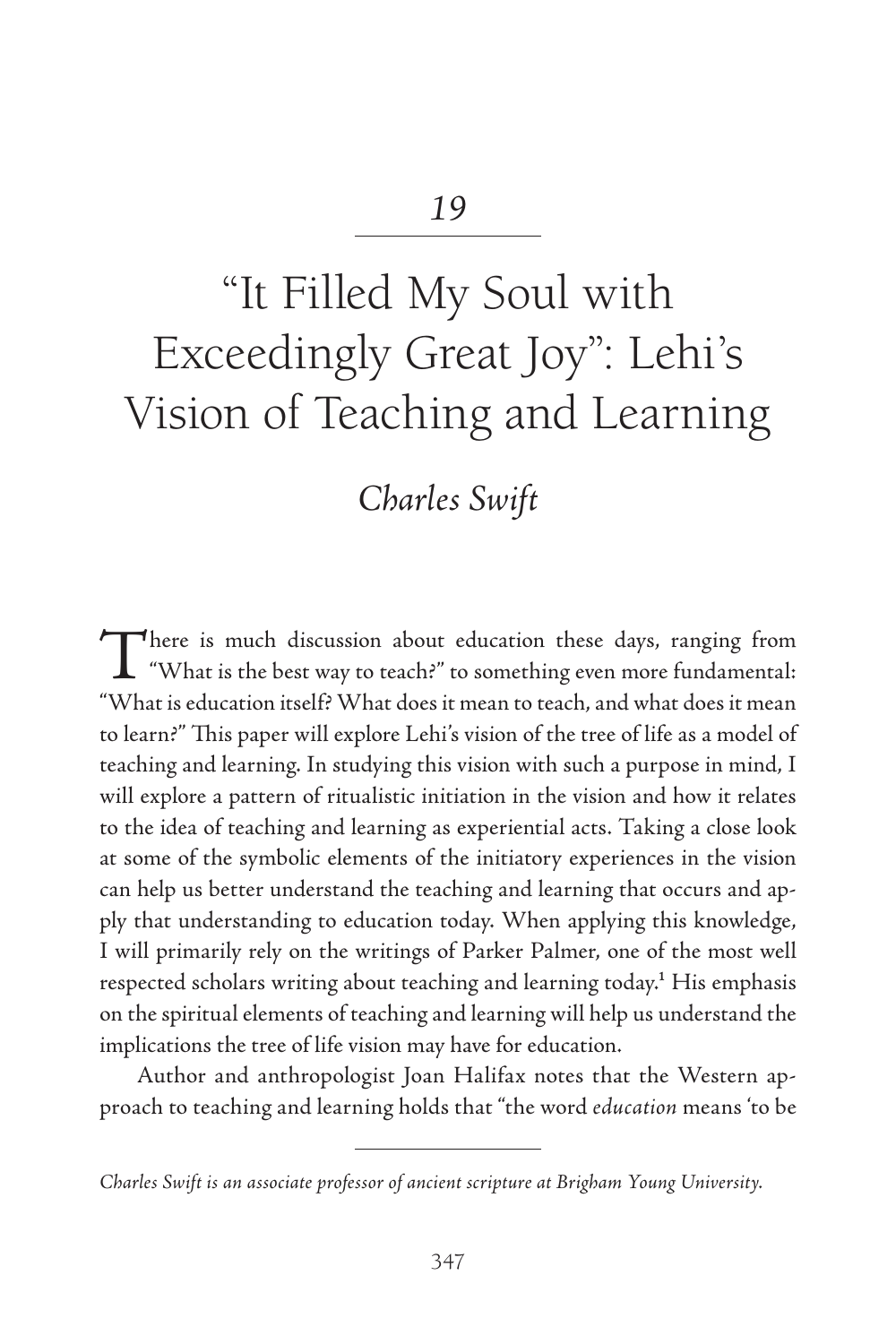led out of ignorance into knowing and knowledge.' Learning is described in terms of the accumulation of facts."2 There is another way to view teaching and learning, however: the idea of education as rooted in experience, particularly ritual experience. As Halifax points out, there is a "wide variety of forms and styles" of ritual learning in cultures that practice it, but "the most important context of learning occurs in the ritual process of initiation, known as *rites of passage*." She continues by discussing three stages associated with initiation, as formulated by Arnold Van Gennep: (1) separation, in which an individual moves away from the familiar social landscape into something or somewhere unknown; (2) "the threshold experience," in which the individual experiences liminality, $3$  a transformative time when "myth and story unfold and where love and death become amplified for the initiate," and "when the initiate learns to bear witness, to be present for all dimensions of reality"; and (3) incorporation, "the movement back into the everyday world, a time of healing, of making whole again," in which the individual is brought back into normal society as a changed, transformed person, ready to accept the new duties or responsibilities such transformation has brought about.<sup>4</sup> Richard Dilworth Rust, a scholar who writes about the Book of Mormon as a literary testimony, sees a similar phenomenon in God's interaction with man as described in the Book of Mormon: "Many of the characteristics of God's ways pertain to thresholds—or, to use a word derived from *limen*, the Latin word for *threshold*, they are *liminal*."5 As we shall see, Lehi participates in such a process of experiential learning in his vision of the tree of life.

It is essential to this discussion to remember that we are talking about a ritual experience *as it occurs in a vision or dream*. If we wished to explore the vision within the context of Lehi's actual, physical life at that time, we could argue that the rite of separation occurs when he and his family flee Jerusalem and enter the wilderness, that the threshold experience is the vision itself, and that the incorporation is when he comes back from the vision and tries to spiritually heal his family. However, since we are discussing this initiation ritual as experienced in a vision or dream, we need to remember that each stage—separation, threshold experience, and incorporation—occur through Lehi's role as a receiver of the vision. If we were to claim, for example, that Lehi never actually experienced the separation stage because, most likely, he was with his family in their camp while he was having the vision, we would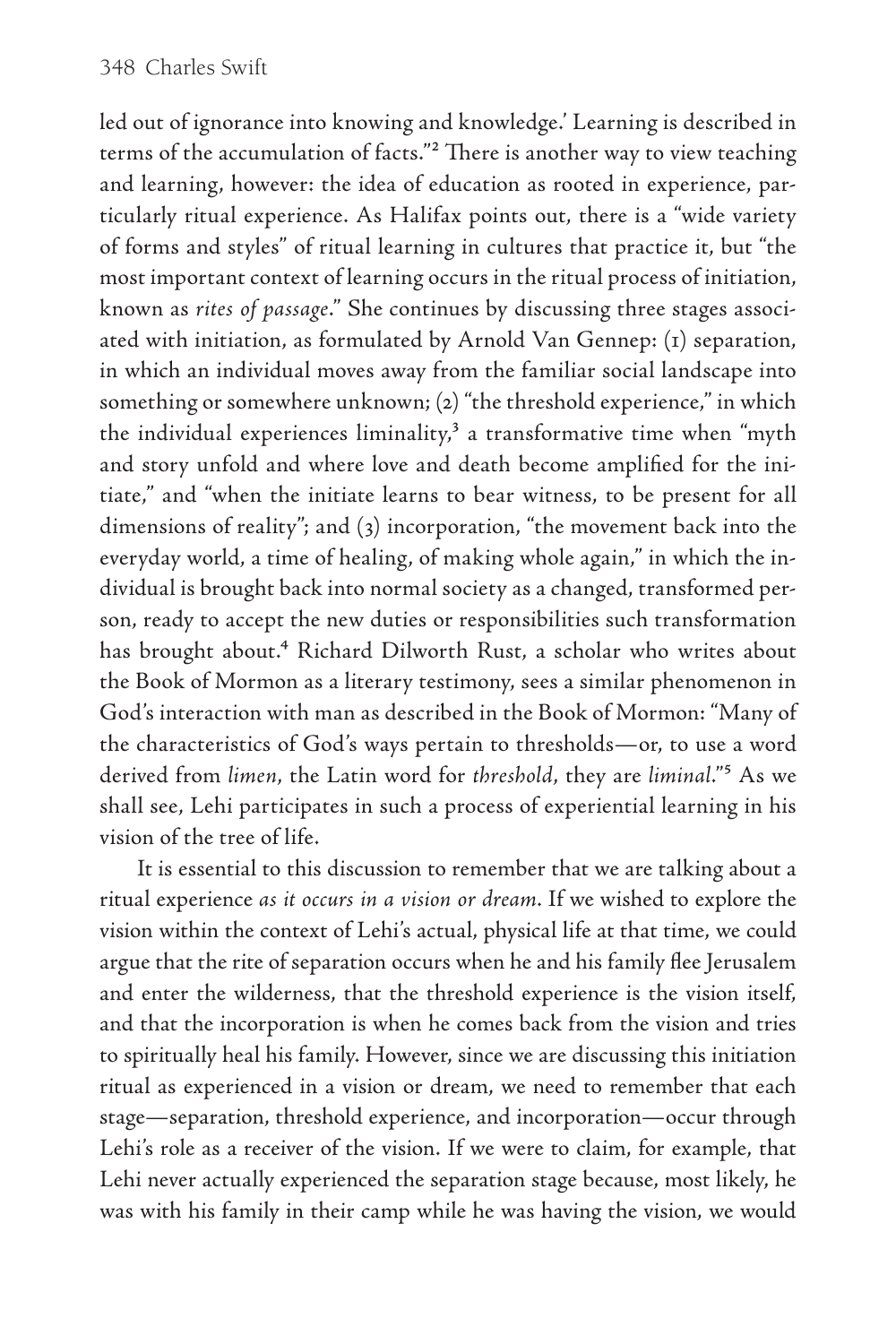miss the point that this discussion is about what symbolically happens in the vision, not in the physical world.

#### **Lehi's Separation Stage**

Lehi's separation stage is at the beginning of the vision, when he moves away from the known world and is separated, finding himself in a dark and dreary wilderness. Here Lehi is faced with the "unfamiliar, the unknown." He is confronted by what he does not know and is eventually left alone to find his way toward the meaning of his experience.

*The wilderness and the man in the white robe*. The Book of Mormon portrays Lehi as a caring, loving father. We also know him to be a good husband, leader, and prophet of God.<sup>6</sup> But he also plays another role in the Book of Mormon that we do not often speak of: he is a model teacher who is constantly learning and teaching. In his vision of the tree of life, he is a humble learner, listening to the man in the white robe and following him, and a bold teacher, sharing what he has learned rather than merely keeping the benefit to himself.

The first image Lehi sees in his vision is one of darkness: "For behold, methought I saw in my dream, a dark and dreary wilderness" (1 Nephi 8:4). In a religious context, darkness symbolizes "a silencing of prophetic revelation" and "the state of the human mind unilluminated by God's revelation."7 In our context of teaching and learning, darkness represents "ignorance"8 and "the unknown."9 It is significant that it is not just any place that is dark and dreary, but a wilderness. In scripture, such wilderness is a "spiritual as much as a physical testing ground,"10 "any place in which the people are tested, tried, proven, refined by trials, taught grace, and prepared to meet the Lord."11 Since Lehi and his family have not yet made their journey to the New World, it is highly likely that the wilderness he sees in his vision is a desert.<sup>12</sup>

This dark and dreary wilderness becomes a classroom of sorts for Lehi. At this point, he is symbolically alone with his awareness of his own ignorance—of his need to learn. In his vision, he is separated from others and beginning his initiation, confronted with how much he does not know.

Next, Lehi sees a man dressed in a white robe. Significantly, in biblical symbolism, white is not set opposite to black but rather to darkness,<sup>13</sup> making it the perfect symbolic color for the man in the robe to wear. The color symbolizes "purity, chastity, innocence, spotlessness, and ... peace,"14 as well as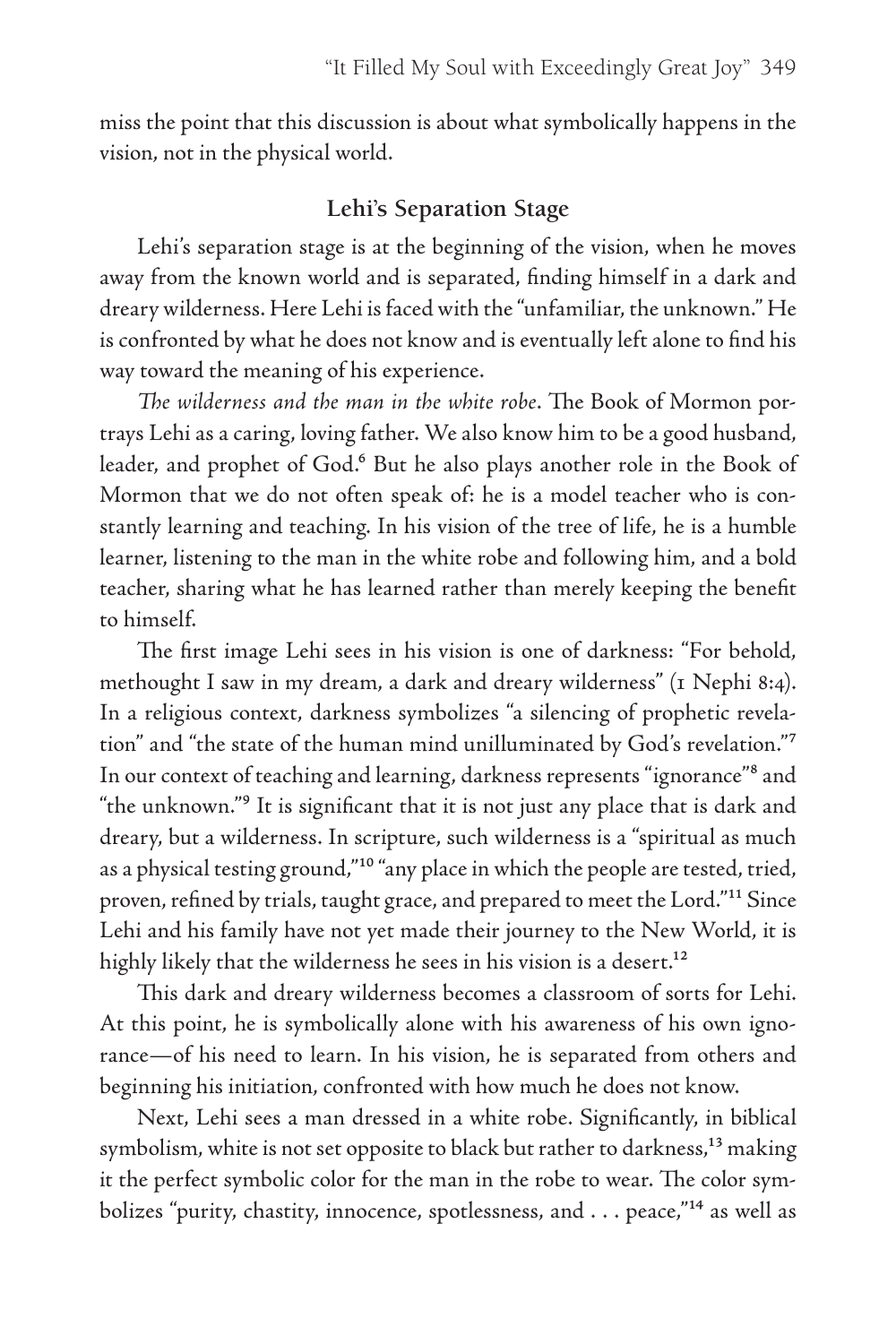"timelessness."15 More than any other color, white "has been associated with religious devotion since the days of ancient Egypt." The reason white has been used in devotion so much is because it represents "spiritual purity and chastity of thought."16 "White" is not the only word in this verse that carries symbolic importance. The term "robe" is also symbolic, representing a "godly, upright character,"<sup>17</sup> and a white robe can symbolize "innocence, virtue."<sup>18</sup> The fact that Lehi's guide appears dressed in a white robe is of tremendous symbolic importance.<sup>19</sup>

The man in the white robe can be a symbol of a number of things. He can be seen as representing the Holy Spirit in that he acts as a guide to the prophet. He may be considered a type of Christ in that he redeems him from the fallen dark and dreary world by taking him to a place that can offer salvation.<sup>20</sup> There is yet another individual that the man in the white robe represents: the teacher. "The most important thing a teacher can do," writes Elder Gene R. Cook, "is to help the student feel the Spirit of the Lord. If the Spirit is there, true teaching and true learning will take place, and lives will begin to be changed."<sup>21</sup> Often the role of the teacher is to speak, to teach through words, but sometimes the role requires little speaking at all. Whether the man in the white robe said much or not, however, what he did was the act of a great teacher. The man was a guide for Lehi, and, as BYU professor (and current Sunday School general president for the Church) Russell T. Osguthorpe writes, to be "an effective guide one must possess two attributes:  $(i)$  knowledge of the terrain, and  $(i)$  knowledge of the traveler."<sup>22</sup> He did not simply tell Lehi where he needed to go, nor did he go for him, but he guided the prophet to the place he needed to be. The fact that he knew where Lehi needed to go implies that he had "knowledge of the traveler" and not just the terrain.

Counterintuitively, this teacher in the white robe does not deliver Lehi from the dark and dreary wilderness to the open field; after following the man, Lehi finds himself in "a dark and dreary waste."23 In effect, the man does not take Lehi to where Lehi would probably want to go, but instead takes him to the place the prophet needed to be to continue his journey.

Teachers who guide their students develop the trust necessary for true teaching and learning to happen. "Because our guide accompanies us on our journey, we develop a trust in one another that always comes when we are seeking truth. Our guide is not there to dispense truth but to show us the way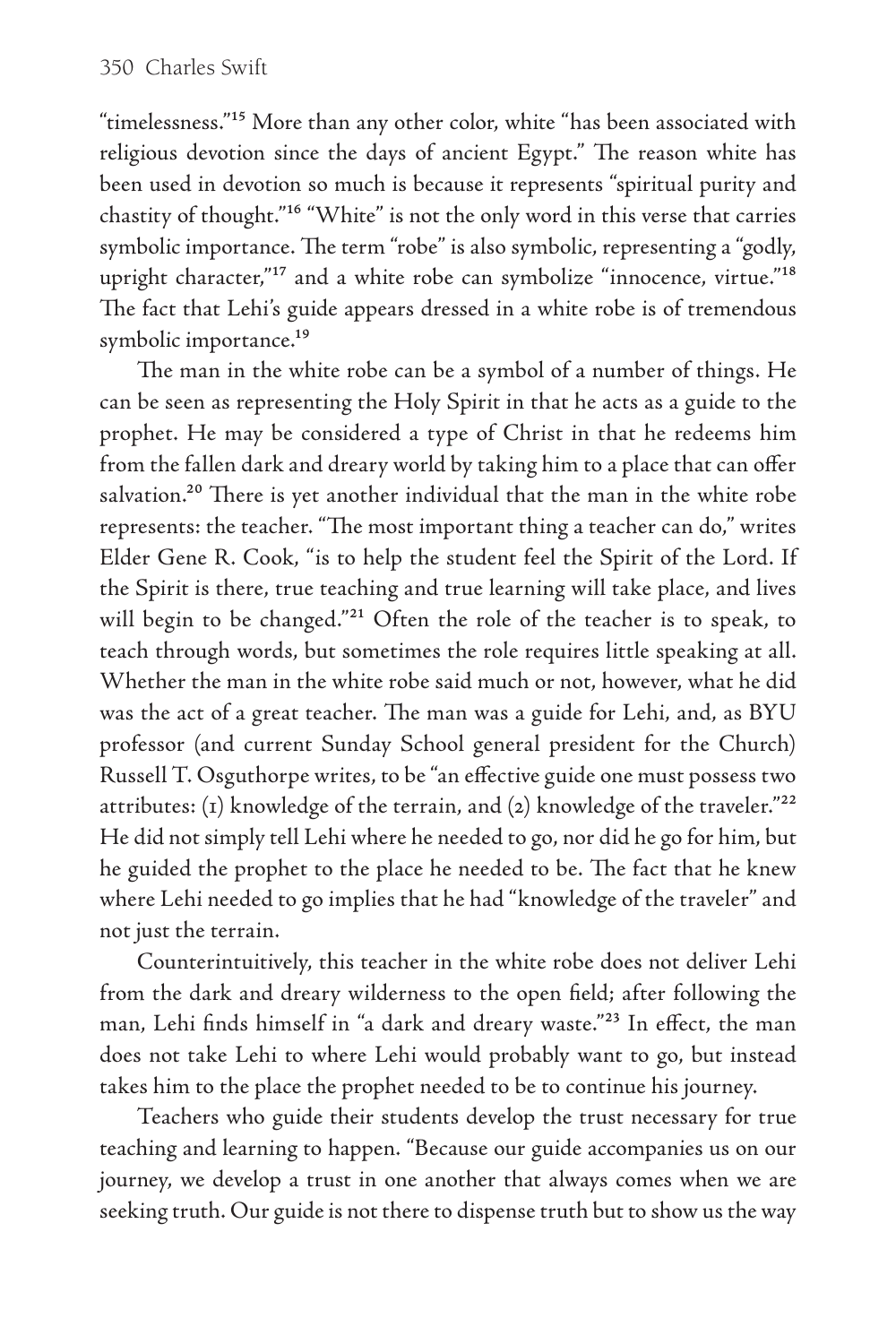to find it—knowing all the while that because truth is intimate, we shall each come to know it in our own way."24 If we accept the fact that it is the Spirit who teaches, then an important part of the guide's job is to bring us to a point where we can be taught by the Spirit, who will then help us to come to know in our own way. As Elder Cook teaches: "I suspect we sometimes think that if we don't convey all the information we have on a subject, those we teach won't learn what they need to know. But I would suggest a different perspective. As we develop greater trust in the Lord, we will know that if we can bring the Spirit into a teaching situation, that Spirit will help the other person to learn and know what is most essential."25

The man in the white robe taught Lehi more by teaching less.<sup>26</sup> So far as we know, he did not lecture Lehi about the Savior, nor did he even talk to him about the symbol of the tree of life. In fact, he did not even do so much as take him to the tree. He simply helped Lehi get to a point, as a student, where he could do what he needed to do in order to learn. What Lehi is about to learn in this vision is at the very core of what he needs to know—it is the single truth by which he will understand the universe. It is the gospel of Jesus Christ at its most simple and sublime: the Savior, his Atonement, and the life we must lead to come unto him.

*Solitude*. Since there is no longer any mention of the man in the white robe, it is reasonable to conclude that Lehi traveled for many hours in darkness alone and is alone when he begins to pray. The man in the white robe does not abandon his student but purposefully leaves him in solitude—a state that is significant to learning. This scene from Lehi's vision is not a random occurrence without importance. "Scriptural *journeys* often symbolize man's earthly walk from birth through the spiritual wildernesses of a fallen world (see Ether 6:4–7 for the ocean allegory of man's journey; see also 1 Nephi 8 for the *path* leading to the tree of life)."27 The image of "the lone wanderer lost in the darkness" is the most common one to "haunt the early Arab poets" and "is the standard nightmare of the Arab." In fact, "it is the supreme boast of every poet that he has traveled long distances through dark and dreary wastes all alone."28 It is clear why this experience in the dark wilderness, alone, would be sufficient to cause Lehi to turn to the Lord in prayer.

Lehi's finding himself in several hours of solitude in his vision contributes significantly to this rite of separation. This experience can often contribute to one's learning; as Palmer notes, "If knowledge allows us to receive the world as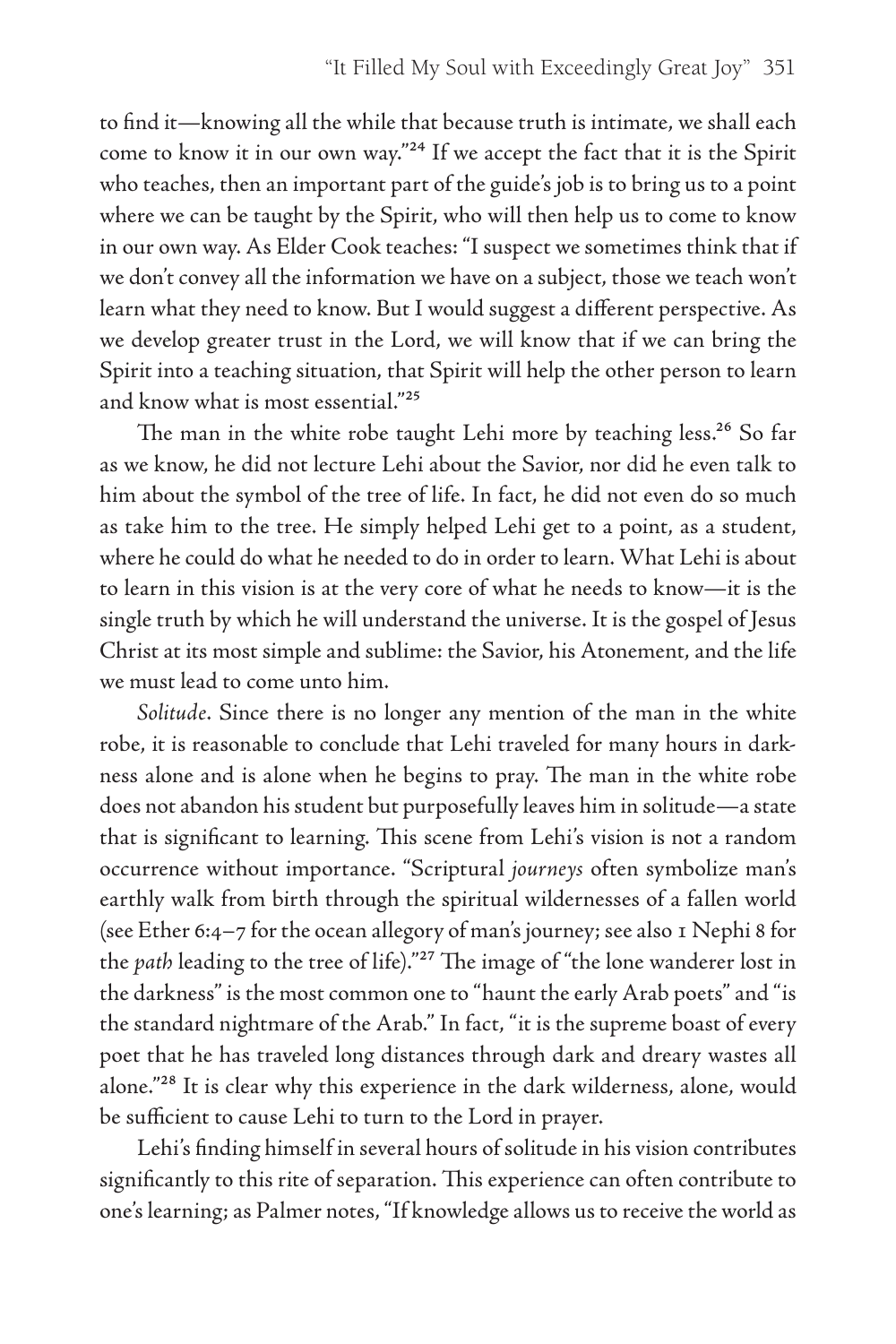it is, solitude allows us to receive ourselves as we are. If silence gives us knowledge of the world, solitude gives us knowledge of ourselves."29

This image of Lehi traveling alone for many hours presents a number of questions: Why did the man in the white robe leave—or, did Lehi leave him? Why did Lehi travel in darkness for so long? What did Lehi do during all those hours? The answer to each of these questions may lie in the meaning of such a pilgrimage. This journey, consisting of only thirteen words, serves as a necessary preparation for his prayer. "The point of requiring people to undertake the journeys in the Book of Mormon is to make it possible for them to have experiences that drive them to their extremity, at which point they discover the delivering power of God."30 Lehi's experience in the dark waste helps prepare him not only for his prayer but ultimately for his coming to the tree of life.

### **Lehi's Threshold Experience Stage**

Lehi's threshold stage, when he undergoes a liminal experience that transforms him, occurs when he partakes of the fruit of the tree of life. If we keep in mind what we learn from Nephi's vision about what Lehi saw, this is definitely a time in which Lehi sees the "myth and story unfold" as "love and death become amplified" through his partaking of the fruit and witnessing the life and death of the Son of God (see 1 Nephi 10:11). During this stage the prophet "learns to bear witness, to be present for all dimensions of reality" represented in the following symbolic principles incorporated in the dream.

*The tree of life.* Lehi sees the tree of life, "whose fruit was desirable to make one happy" (1 Nephi 8:10). The tree is a significant archetype in literature and culture. "The sacredness of trees and plants is so firmly and deeply rooted in almost every phase and aspect of religious and magico-religious phenomena that it has become an integral and a recurrent feature in one form or another at all times and in most states of culture, ranging from the Tree of Life to the May-pole."31 The tree has played an important symbolic role in many cultures throughout the world.<sup>32</sup>

We can see another dimension of the meaning of the tree of life by looking at part of the vision Nephi experienced when he wanted to see what his father saw. When Nephi wonders about the meaning of the tree of life, he is immediately shown Mary and the birth of the Son of God (see 1 Nephi 11:9– 22). Nephi understands by what he sees that the tree represents the love of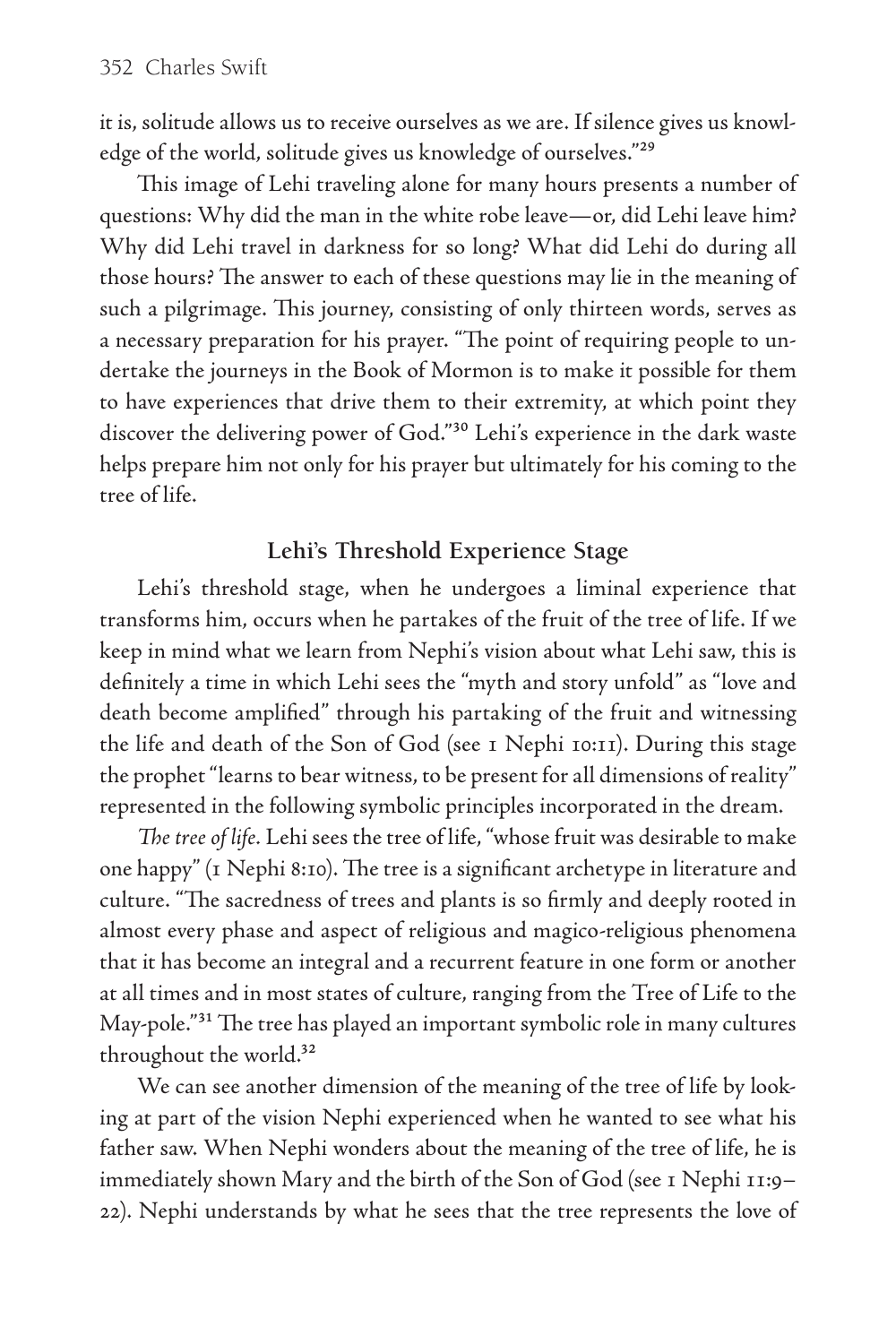God, but it is also clear that the love of God is personified in the Savior. "We need to read this in connection with other statements made by the prophets, e.g., 'God is love; and he that dwelleth in love dwelleth in God, and God in him' (1 John 4:16). That is to say, 'the love of God' spoken of by Nephi relates readily to Jesus Christ, the great exemplar of love, and thus we may think of the tree as a symbol of the Savior."33

*Truth*. Understanding the tree of life as a symbol of the Lord is crucial to understanding the idea of teaching and learning in ritual that can be conveyed through this vision. The Savior is "the way, the truth, and the life" (John 14:6), and education is the pursuit of truth. If the Savior is truth, and the tree of life is a symbol for the Savior, then the tree of life can also be a symbol for truth. The way in which Lehi interacts with the tree of life teaches us how to teach and learn—how to interact with truth. We come to know the Savior as truth not by objectifying him but by entering a relationship with him.<sup>34</sup> Lehi does not objectify the tree of life but enters into a relationship with it—first by seeing it and admiring its fruit and then by partaking of the fruit. It is easy to become so familiar with the vision of the tree of life and with what people would actually do in "real life" if they were to come upon a tree bearing fruit that looks delicious that we assume that what happened in the vision is the only thing that could have happened. The point, though, is that this is a vision—*it is not real life*. We may eat fruit because we are hungry or because the fruit looks good; there is usually no deeper meaning to the act. In a vision full of symbolism, however, we need to ask ourselves if even the most common of acts is intended to teach us something more deeply. Considering what *could have* happened illuminates the importance of what *did* happen. Lehi does not make the tree the object of his analytical study. He does not break off a leaf or piece of fruit and dissect it. He does not pull out a knife and scrape away at the bark to study it or analyze what is underneath it. Nor does he cut the tree down in an attempt to construct something out of it. It would have made an interesting, highly symbolic story if Lehi had crafted the tree into an altar on which he could offer sacrifices to God. Or he could have incorporated the tree's lumber into the boat he and his family would sail in during their journey to the promised land. Perhaps the tree could have even remained intact as the mast. In each of these scenarios, Lehi would have been objectifying the tree. Instead, however, he becomes one with it—just as we are to become one with the Lord and not try to objectify him.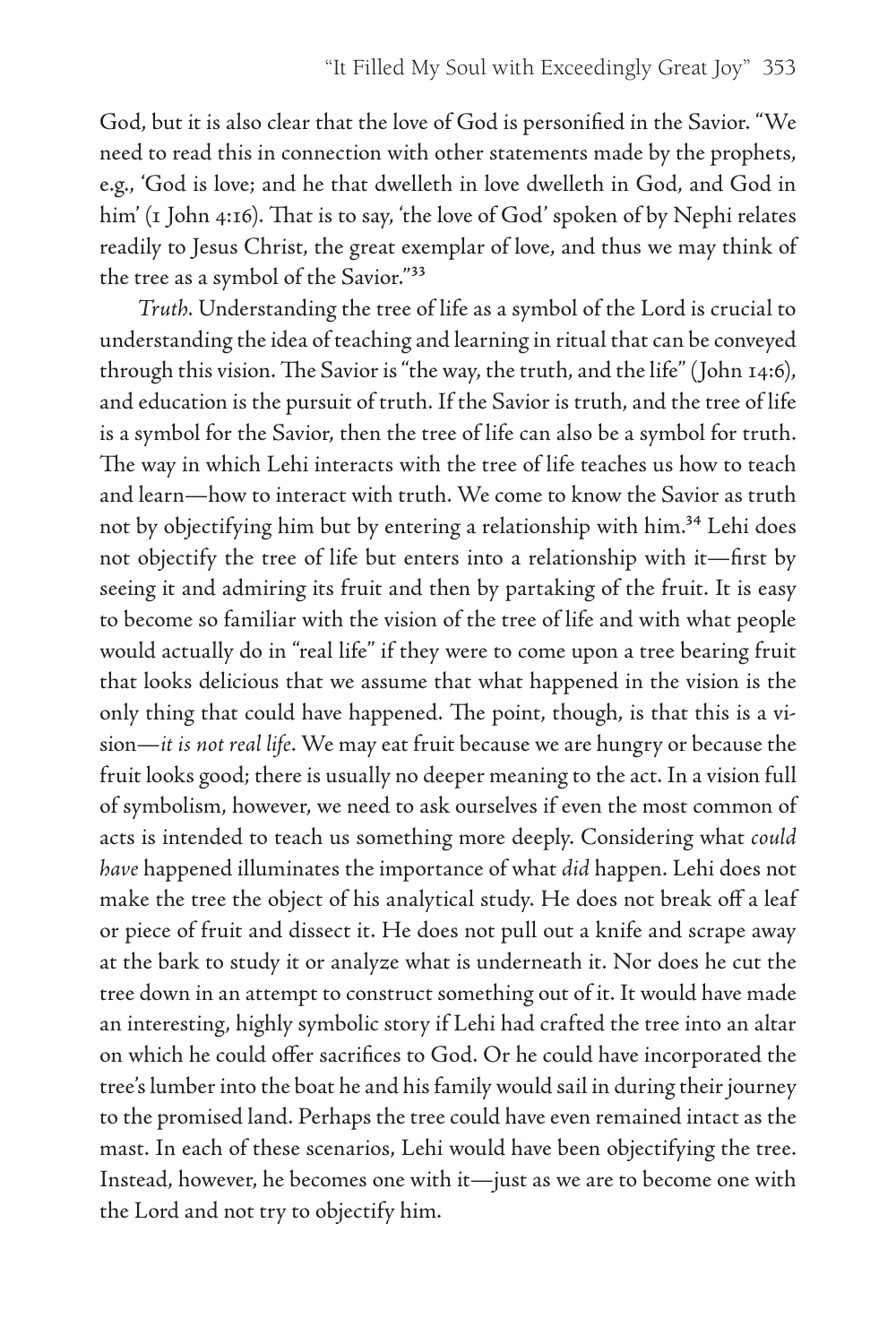If we are to learn about learning from the vision of the tree of life, we must appreciate the personal nature of the experience Lehi had with it. Lehi had a deep, intimate experience with truth, and it filled his soul with joy. It was a paradoxical moment of solitude (not even his wife or children were present) and ultimate communion. Just as in the physical world, where people enter into a type of relationship with their food when they partake of it, Lehi enters into a relationship with the tree and its fruit when he partakes of the fruit. The fruit, and by extension the tree, becomes a part of Lehi. Spiritually speaking, this act helps Lehi and the Lord become one. Lehi's partaking of the tree of life becomes a type of sacramental act—the sacrament being the ultimate experience of partaking of food and becoming one: "He that eateth my flesh, and drinketh my blood," the Savior said, "dwelleth in me, and I in him" (John 6:56).

Palmer offers us an approach to education that is spiritual in nature: "*To teach is to create a space in which obedience to truth is practiced*."35 Teaching and learning involve a relationship—a covenantal relationship. Palmer explains that the English word "truth" comes from a Germanic root that also gives us the word "troth." When you pledge your troth (as in *betrothed*), you enter into a covenantal relationship of mutual trust and faith: "Truthful knowing weds the knower and the known."36 While this relationship with truth may make sense to a religious person who might see the Savior as truth, it is not limited to that perspective. The ultimate relationship is with the ultimate truth, naturally, but teaching and learning are about relationships with truth at all levels. Such relationships grow and develop naturally; they are not coerced.

## **Lehi's Incorporation Stage**

Lehi's incorporation stage, in which there is "the movement back into the everyday world," begins when Lehi sees his family and beckons them to partake of the fruit. This is a "time of healing, of making whole again." He is no longer separated but is once again part of the society of his family.

After Lehi partakes of the fruit, he sees his family and asks them to come to him and partake of the fruit as well.<sup>37</sup> The righteous members of his family—Sariah, Nephi, and Sam—come and partake, while Laman and Lemuel, his unrighteous sons, do not. When he invites his family to partake of the fruit, Lehi is entering into the incorporation stage of his initiation. He is returning to society as a transformed person. It is important to keep in mind,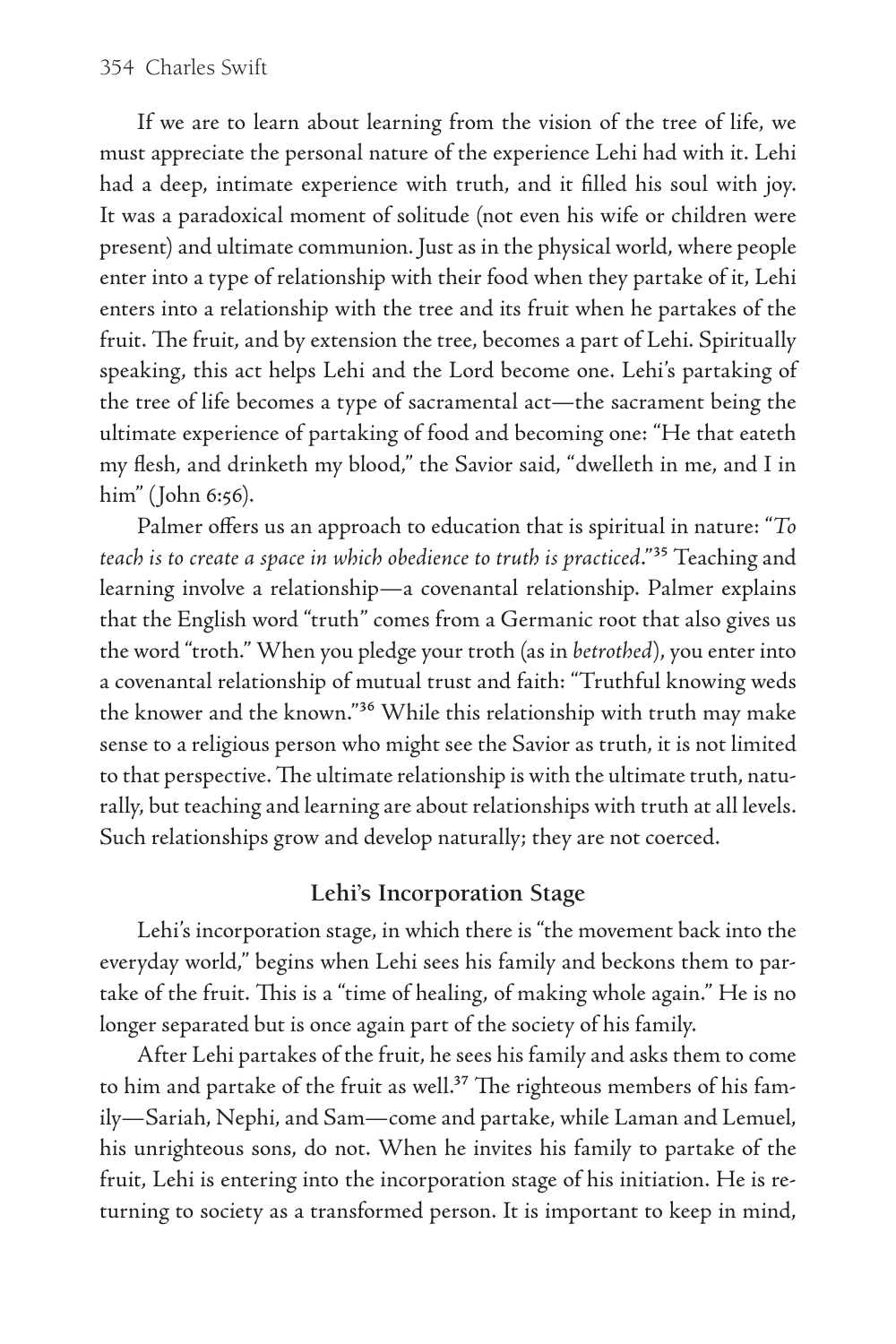as I mentioned earlier, that we are discussing a vision and that he returns to society in the context of his vision. He is not returning to the society of the Arab world in which his family exists historically; he is returning in his vision to the society of his family after the separation stage of having followed the man in the white robe and then being by himself for a number of hours. Lehi is still on his journey, but this journey has changed significantly. He has transformed from learner to teacher/learner. He teaches his family by inviting them to partake of the fruit, but he continues to learn as he observes who in his family accepts his invitation and who rejects it.

One of the amazing aspects of Lehi's calling to his family is how little is said.<sup>38</sup> According to the record that we have, Lehi simply invited his family to come and partake of the fruit. He may have told them that it was desirable above all other fruit, or that may have just been his repeated description of the fruit in his narrative. In any case, he says very little, inviting but not commanding or requiring. "He could not and would not force them."39 He does not describe the tree, nor does he explain why the fruit is so good—he just asks them to come to him and eat the fruit. Interestingly, this is also the way in which the man in the white robe taught Lehi: there was no lecture; he just asked Lehi to follow him. Lehi allows his family to enter into a relationship with the tree of life instead of making himself the gate they must enter through to gain what he has gained.

This is a mark of a good teacher. Lehi does not make himself the subject of what is to be learned, nor does he draw attention to himself rather than to the subject. True, he invites his family to come to him—not to listen to him but to partake of the fruit. He is standing right next to the tree (as far as we know), but it is the fruit he wants to get into those he loves, not his words or observations. Palmer speaks of this difference. In an academic culture that frames the debate as between being teacher-centered or student-centered, he argues for being centered on the subject, as Lehi was. "Passion for the subject propels that subject," he writes, "not the teacher, into the center of the learning circle—and when a great thing is in their midst, students have direct access to the energy of learning and of life."40 The issue at hand is not what technique is used but how the teacher views the act of teaching. A teacher-centered teacher can still divide the class into groups, just as a student-centered teacher might lecture. A subject-centered teacher, however, will focus on how to help the students gather around the subject and learn, allowing the best technique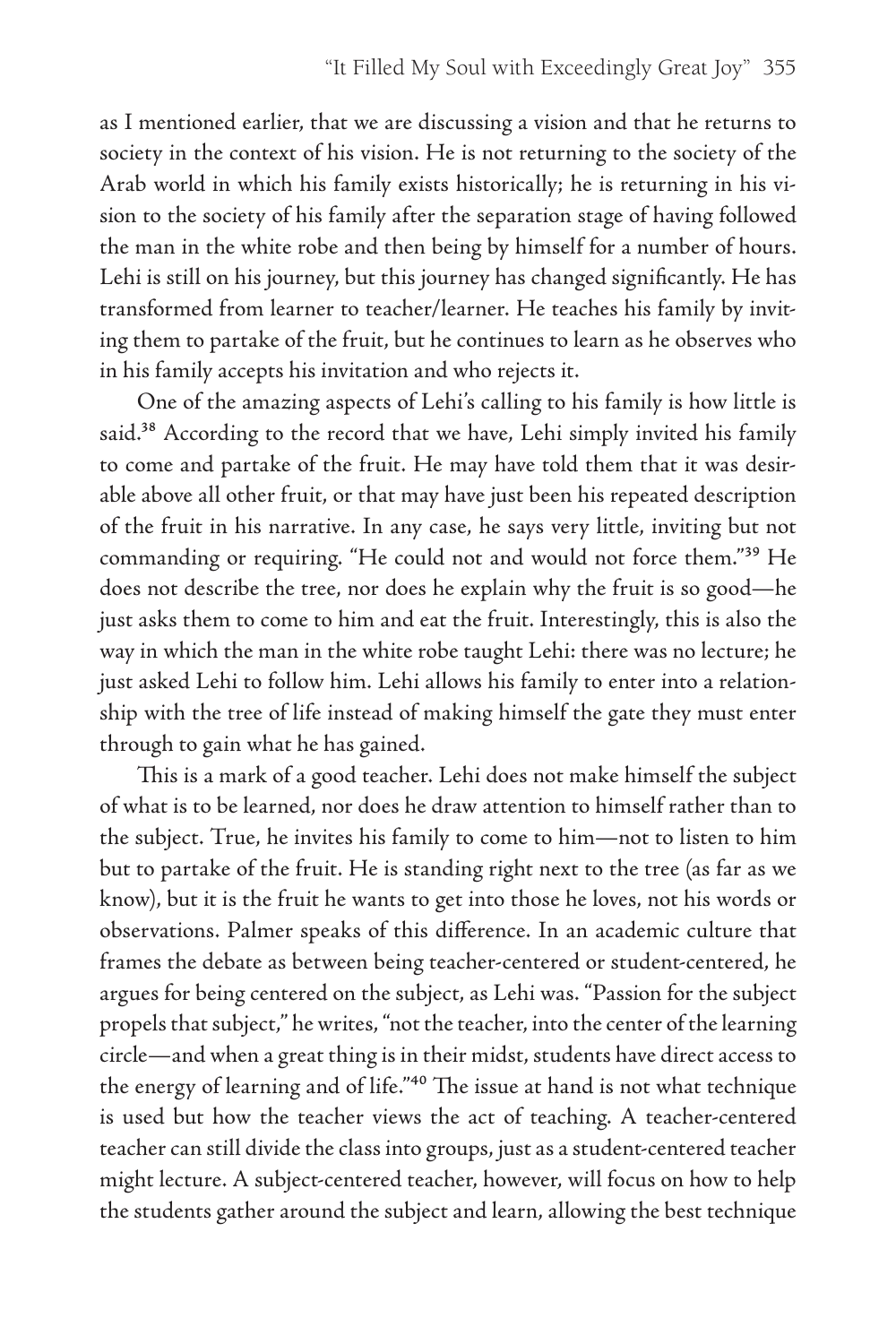for any given time to flow from the subject. Such a teacher lectures when that is what will best help everyone learn from the subject and does group work when that is best.

This marks the end of Lehi's incorporation stage. He has returned to the society of his family. It is a time of being made whole, since the family is together again, and a time of healing, since some of his family partake of the fruit. However, it is not without pain, since Laman and Lemuel refuse to partake. Lehi is a transformed person because of his liminal experience of partaking of the fruit, and he is ready to live his life in harmony with that experience. Yet the dream is not over with Lehi's personal transformation. Instead the dream now reveals the same pattern but on a larger scale, where instead of just Lehi, it is now every man who will go through the pattern.

#### **Transition**

The next two verses of the vision  $(I \nNephi 8:19-20)$  comprise what I consider to be a transition. Though there are different ways of viewing this part of the vision, I see this point as being between the end of the Lehi's incorporation stage and the beginning of the multitudes' separation stage. These transition verses introduce two key elements of the vision: the rod of iron and the path. They become significant components of the separation stage for the multitudes.

*The rod of iron*. After his experience with his family, Lehi sees the rod of iron that "extended along the bank of the river" and "led to the tree by which [he] stood" (1 Nephi 8:19). This rod is an important symbol in the vision and can have a number of different interpretations. Even Nephi's idea that the rod of iron represents the word of God (see 1 Nephi 15:23–24) can be interpreted on different levels. Taken at the most apparent level, the rod of iron represents the scriptures and other words from God: "The rod of iron is a representation of the 'word of God' (1 Ne. 15:23–24). During the millennial era, Jesus will rule the nations with an iron rod, or with the word of God (Rev. 19:15)."41 However, I think a more meaningful interpretation of the rod of iron is that it is a type of Christ, who is *the* Word of God (see John 1:1–5). It is significant that Nephi understands that the rod of iron is the word of God when he observes, in vision, the Lord in his mortal ministry (see 1 Nephi 11:24–25).

Because the rod of iron is one of the most prevalent and easily remembered symbols in Lehi's vision, it is easy to forget that he had not seen any rod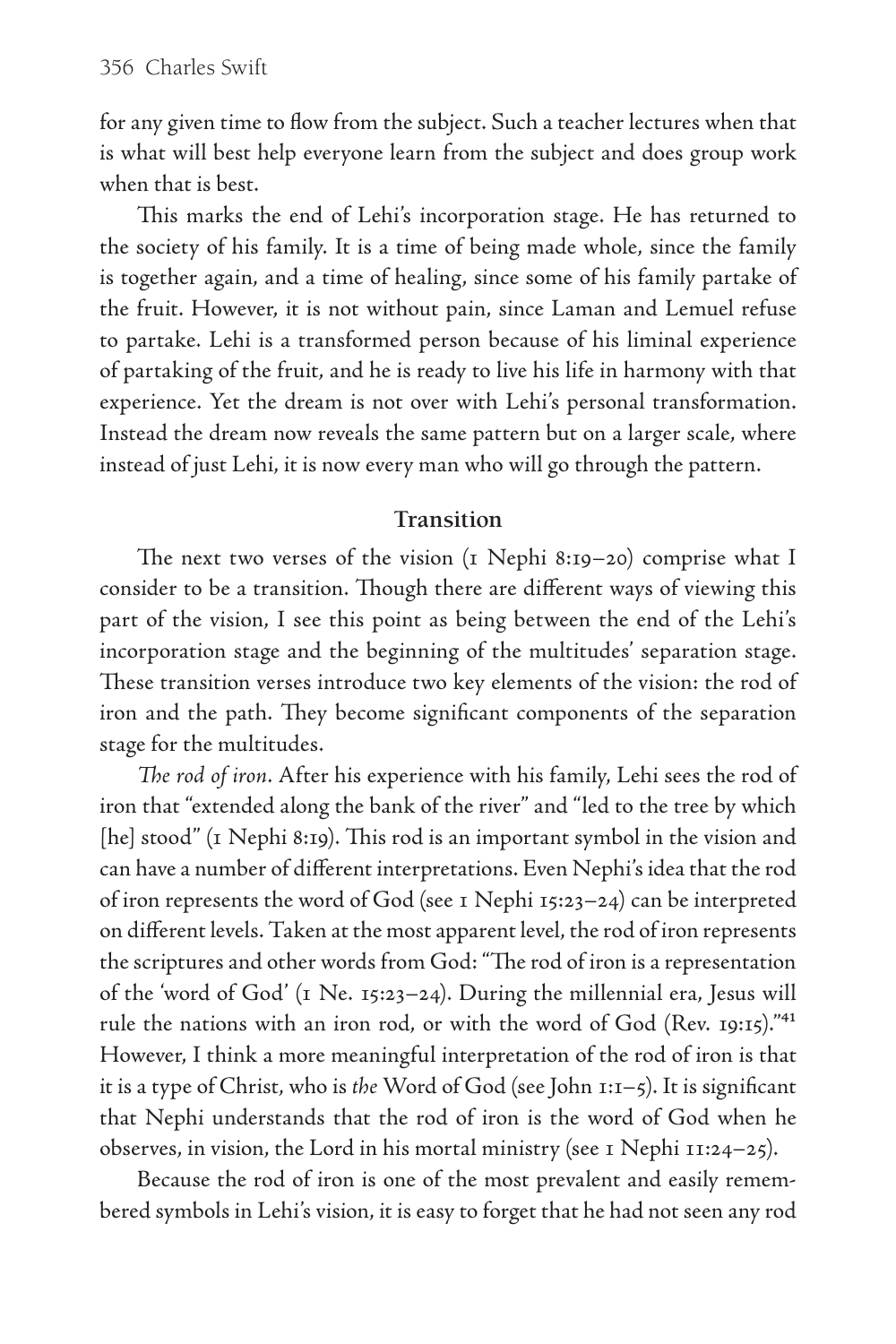until much later in his vision. Lehi follows the man in the white robe, wanders in the wilderness, sees the field, approaches the tree, partakes of the fruit, sees his family, invites them to partake, and watches some of his family partake while others do not—all without his seeing the rod of iron in the vision. It is not until we are leaving Lehi's incorporation stage and are moving forward to the multitudes' separation stage that Lehi sees the rod. This fact makes sense if we use the ritual paradigm to study the vision. Lehi does not need the rod of iron in the separation and threshold stages because he is directly relying on the Lord. He prays to the Lord after he has traveled alone in darkness for many hours (see 1 Nephi 8:8) during the separation, and he communes with the Lord when he partakes of the fruit of the tree of life in the threshold experience. And, in his incorporation stage, his family has the word of God when he, the prophet, beckons them to partake of the fruit. The prophetic word is, after all, the word of God.

The rod of iron is needed at this very specific point in preparing for the multitudes' separation stage, when the larger society, represented by the various multitudes that appear, becomes a part of Lehi's vision. The rod of iron is one of the things Lehi brings back with him from the threshold stage of his initiation—not the rod of iron *per se* but the idea of the word of God that is represented by the rod. Lehi interacts with the man in the white robe and with his family but never with the greater society represented by the multitudes. This greater society, then, will have the word of God in their world by virtue of the rod of iron.

If we see the rod of iron as representing the Savior as the Word of God, to hold to the rod is not only studying the scriptures but also entering into a meaningful relationship with the Savior and letting him be our guide throughout life. We hold to the rod, and, in a sense, the rod holds to us, protecting us and guiding us. Palmer speaks of this phenomenon: "By this understanding, I not only pursue truth but truth pursues me. I not only grasp truth but truth grasps me. I not only know truth but truth knows me. Ultimately, I do not master truth but truth masters me. Here, the one-way movement of objectivism, in which the active knower tracks down the inert object of knowledge, becomes the two-way movement of persons in search of each other. Here, we know even as we are known."42

Through our holding to the rod of iron, we can know as we are known. It is a relationship with the Lord that takes us to the tree of life, not the mere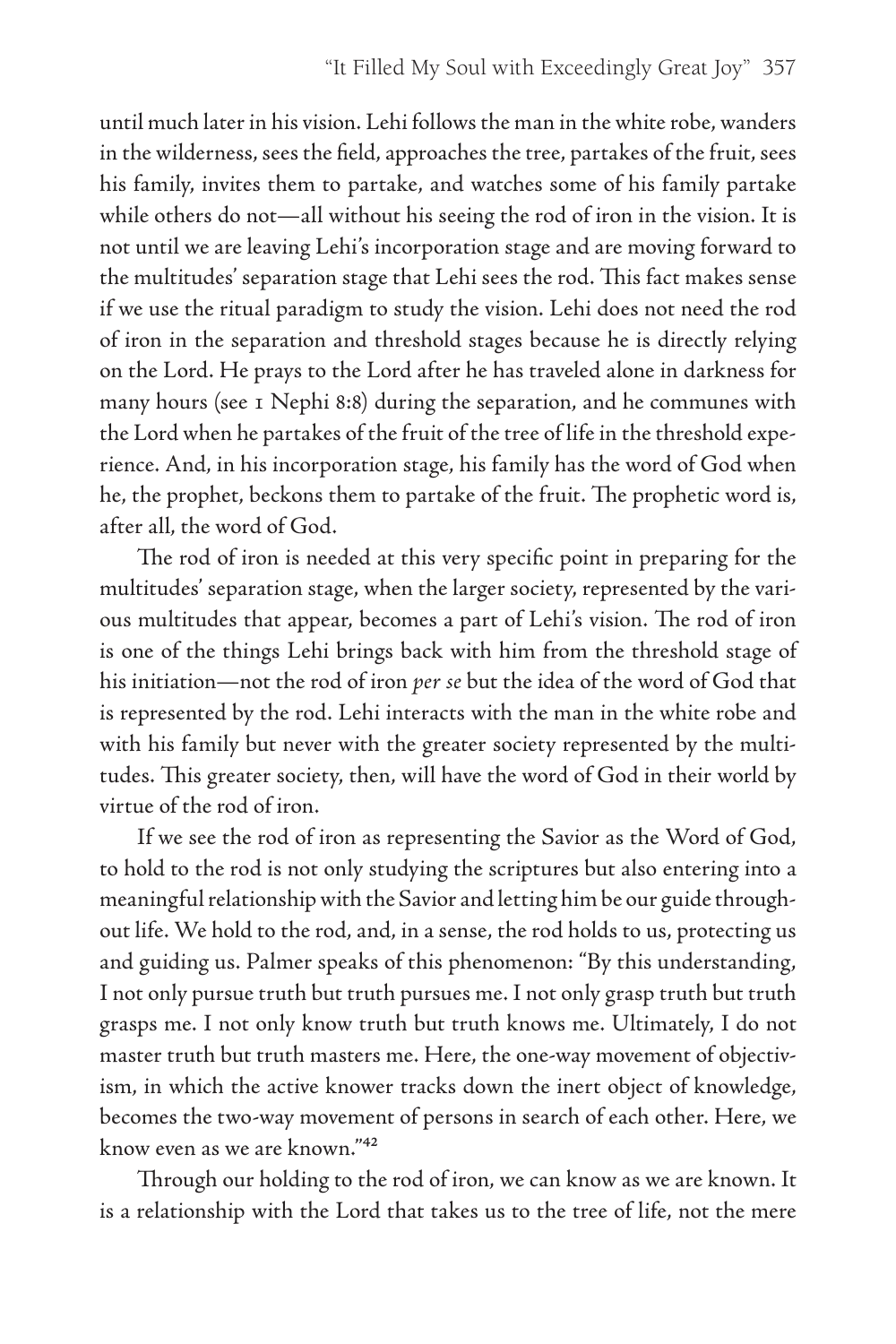reading or hearing of words. Of course, studying the scriptures is part of that relationship, as is participating in ordinances and making covenants. They are, in fact, a large part of how we come to know him. Seeing the rod of iron as symbolic of the Savior includes all that seeing it as the word of God would entail, plus much more. What has been written about the rod of iron could apply equally to living a life in which we follow the Savior: "It followed each turn, guided over each stumbling rock, and beckoned around each precipice of the deadly river. It led with secured, enduring strength through the spacious field to the tree."43 But it is important to remember that symbols often represent different ideas that are not mutually exclusive. Many are inclined to make a list of each symbol in the dream and what each one represents, as though they were making a list of mathematical formulas. Symbolism rarely works that way, however. Often symbols can have multiple interpretations. So the rod of iron could represent the Savior, and the tree of life could represent his Atonement. Or the rod could represent the commandments of God, and the tree of life, the Savior. There are other interpretations as well, and they can each be correct so long as each is in harmony with doctrine and is supported by the text. By saying that the rod of iron symbolizes the Savior, I am not saying that it does not symbolize the word of God as scripture or as guidance through the Holy Spirit. The symbol is simply not limited to the single interpretation of the rod as the written or spoken word of God.

As we consider the rod of iron as a symbol for the Savior, we can accept the message of the vision as including his role throughout our lives. He is not simply the tree—the end product of our journey through life. We are not required to make our way through the dangers along the path with only the scriptures at our side. Instead, the Lord can be with us throughout our lives; we can rely on him and all that he has to offer—grace, the Atonement, his personal guidance, the Holy Spirit, our knowledge of the Father, commandments, scripture, covenants, ordinances—to help us make it back to him and partake of the fruit of eternal life. Just as the fruit is "desirable above all other fruit" (1 Nephi 8:12), so is eternal life "the greatest of all the gifts of God" (D&C 14:7).

Jesus Christ, as we have seen, is Truth. If the rod of iron symbolizes the Savior, then to hold to the rod can mean to establish a relationship with the Savior. And, to establish a relationship with him is to relate with Truth. If true education is to "*create a space in which obedience to truth is practiced*," then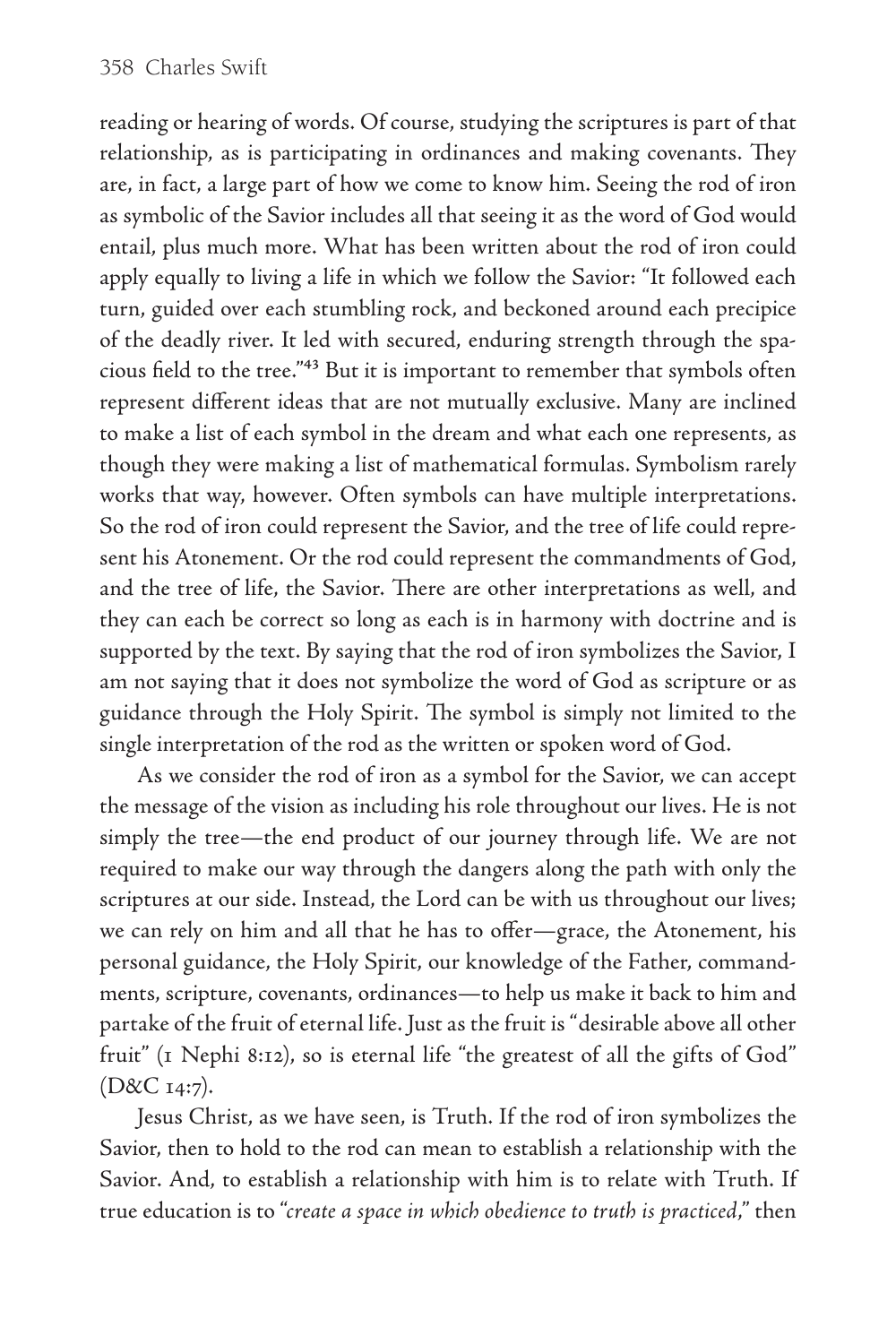the vision of the tree of life is the ultimate education because it is the image of practicing obedience to the ultimate Truth—the Savior. Truth is throughout the vision, both as the tree of life and as the rod of iron. To enter into a loving relationship with the Savior requires obedience: "If ye love me, keep my commandments" (John 14:15). Obedience does not mean "slavish adherence to authority, but careful listening and responding in a conversation of free selves."44 The Lord does not ask of us blind obedience but rather visionary obedience. We follow him because we see who he is, we love him, and we want to be like him.

This type of obedience is key to teaching and learning. It requires humility and a willingness to submit ourselves to another—a teacher, a student, a subject, a truth, *the* Truth. The vision of the tree of life is the prototypical educational experience. It teaches us how to come to *all* truth by showing us how to come to *the* Truth. It teaches us how to learn calculus or literature or history by submitting ourselves to the truth that is in them, showing us how to learn through submitting ourselves to the Savior.

*The path*. In addition to seeing the rod of iron, Lehi also sees a path that leads to the tree. A path can represent "life, experience, learning."45 There is an element of choice involved with a path, as it is usually assumed that it is "the route or way which a person chooses to travel. His choice may be to journey on the 'path of the wicked' (Prov. 4:14), which is the way of darkness; or he may choose to walk the 'path of the just,' which is 'as the shining light' (Prov. 4:18–19)."46 Paths are part of the typological world in scripture and secular literature. As the literary critic Northrop Frye notes, the "human use of the inorganic world involves the highway or road as well as the city with its streets, and the metaphor of the 'way' is inseparable from all quest-literature, whether explicitly Christian as in *The Pilgrim's Progress* or not."47 Though many do not succeed, the people on the path in Lehi's dream are on a quest for the tree of life.

This combination of the tree of life and the path is also archetypally significant. As historian and philosopher Mircea Eliade notes, the center is the "zone of the sacred," and "the road leading to the center is a 'difficult road.'" Similarly, the tree of life is at the center of Lehi's dream, if not geographically, then, without a doubt, thematically and symbolically. And the path leading to that tree is made more difficult, even dangerous, because of the mists of darkness. According to Eliade, there is a reason the path is difficult: "The road is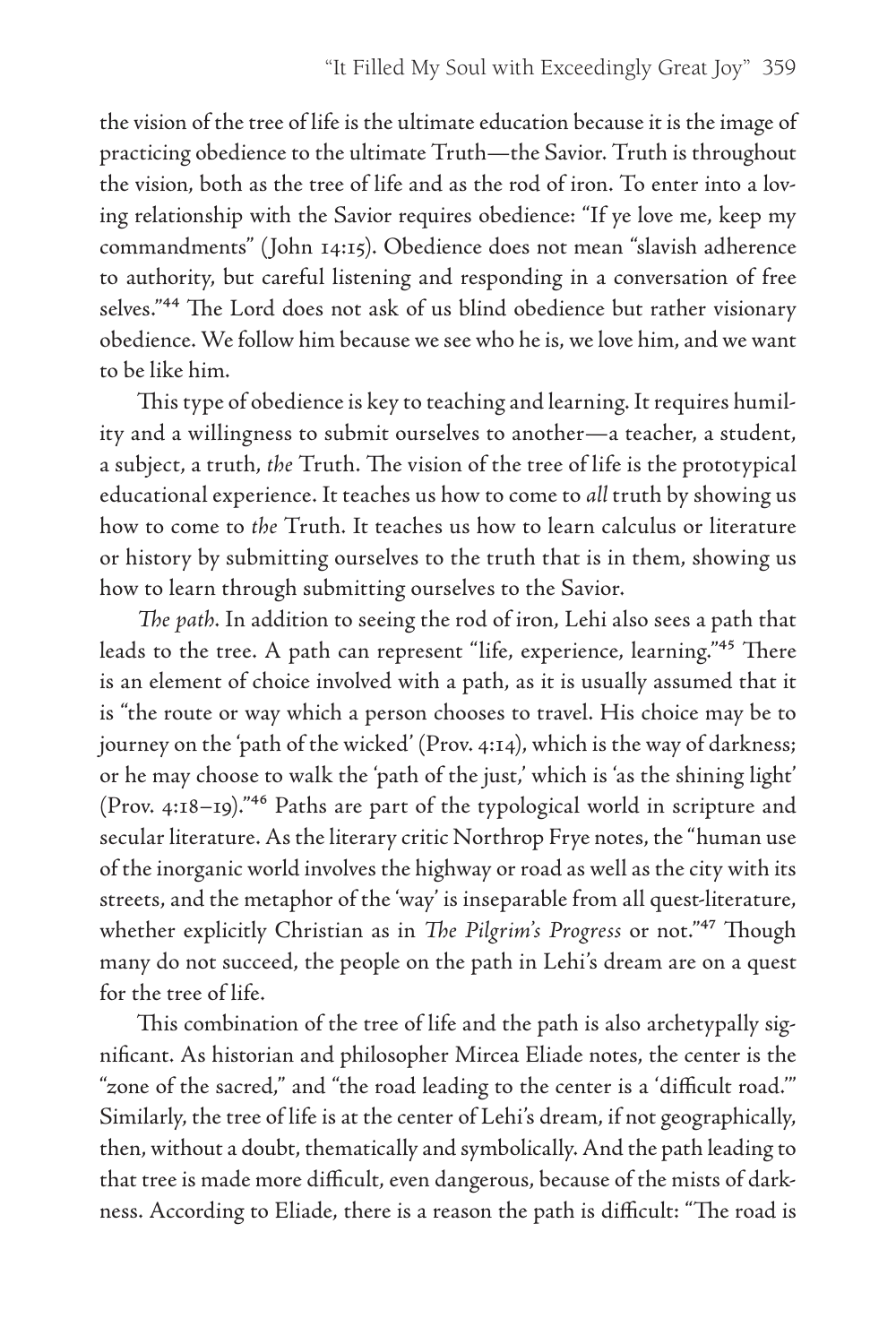arduous, fraught with perils, because it is, in fact, a rite of the passage from the profane to the sacred, ... from man to the divinity. Attaining the center is equivalent to a consecration, an initiation; yesterday's profane and illusory existence gives place to a new, to a life that is real, enduring, and effective."48 The path is important in this moving toward the multitudes' separation stage because it acts as part of this "rite of the passage from the profane to the sacred." While the path was not a part of Lehi's approaching the tree of life, nor was it part of his family's, it is the very way by which the multitudes will try to progress toward the tree. It is how the multitudes can attain the center of this vision.

# **The Multitudes' Ritual of Initiation**

While it could be argued that the multitudes are part of the greater society to which Lehi returns as part of his incorporation stage, I consider them not to be part of that stage for Lehi because they have no interaction with him. He does not return to them as he does to his family; he is not incorporate back into their society. He sees them from a distance and notes what they do and what happens to them, but the multitudes are a new part of the vision and have their own rite of initiation.

*The multitudes of people.* Lehi saw a number of people who commenced on the path. The very act of beginning the journey along the path was a sign of the people's willingness to follow God to some extent. Later in the vision there will be people who do not even attempt to follow the path, but the ones who do attempt have some desire to follow it, even for a short period of time. The path becomes a symbol, too, for dependence on the Lord. According to Book of Mormon scholar Hugh Nibley, Nephi generally sees the journey in the desert as "the most compelling image of man's dependence on God."49 People who choose to follow the path acknowledge that this is the way to the tree of life, that they must depend on the path the Lord has set if they wish to partake of the fruit.

These people who start along the path are important to the symbolism in the vision. "The elements of wandering, deliverance, and coming unto Christ are all in the tree of life complex of symbolism."50 It is especially clear later in the Book of Mormon that the Nephites see themselves as wanderers, searching for the promised land that is beyond this life.<sup>51</sup> In this vision, the tree of life is the promised land, and those who seek it become pilgrims on a religious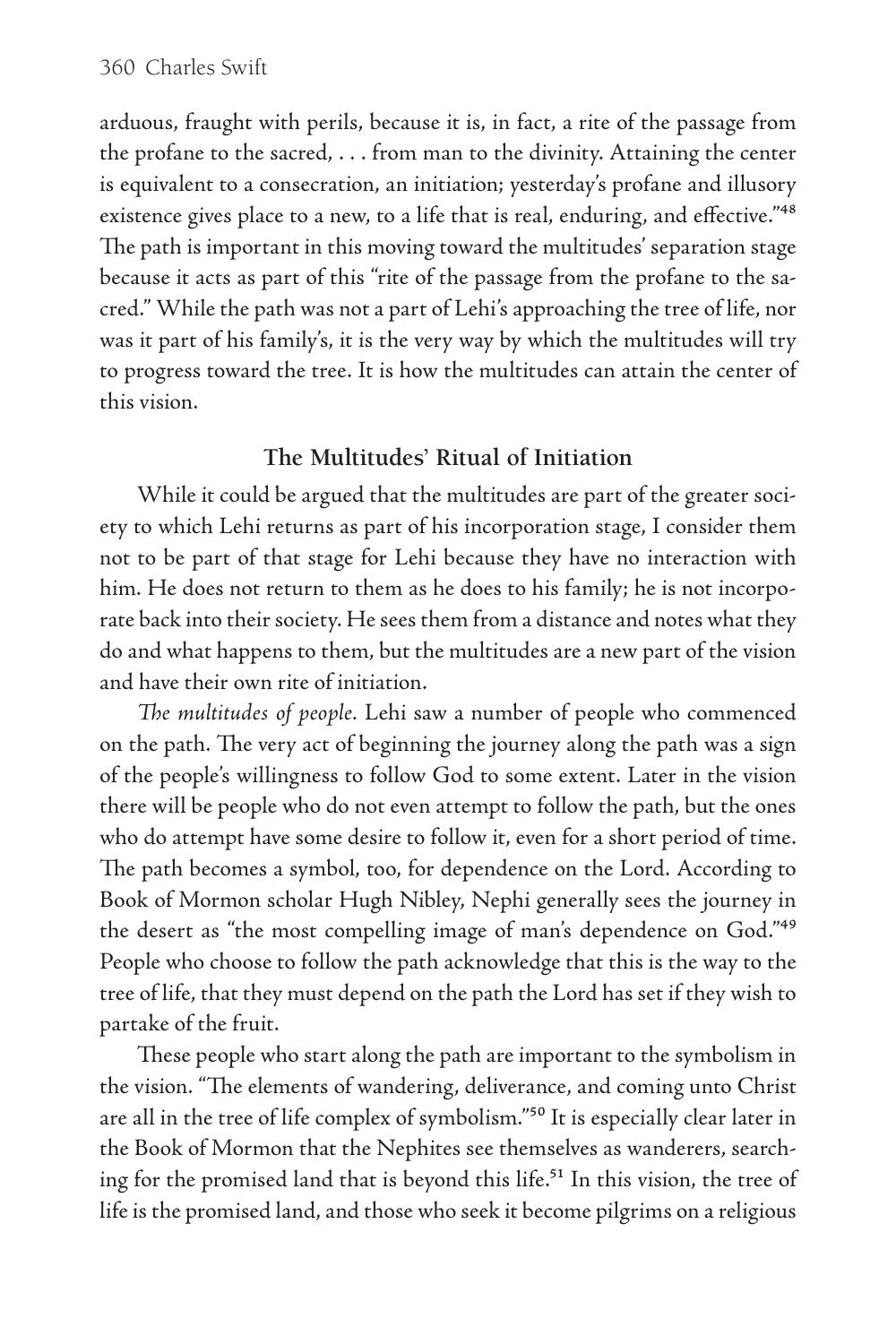quest. From a symbolic perspective, there is no need for Lehi to see multitudes of people. He could have seen one person in each situation and that would have sufficed in terms of conveying the particular meaning. However, using the image of huge numbers of people adds at least two dimensions to the symbol. First, it reinforces the idea and feeling that this is indeed the world we are looking at, that everybody is part of this vision in one way or another (see 1 Nephi 8:20), that it applies to us. And second, what is going on in the vision at this point is a communal activity. This is not something people do alone.

Teaching and learning are communal acts. The community may consist of the family in informal settings, the classroom in formal education, or the community of the reader, author, and the people who inhabit the text in the case of an individual reading a book. 52 As a psycholinguist who has focused on the nature of teaching and learning, author and education scholar Frank Smith explains, "Learning is social rather than solitary. It can be summarized in seven familiar words: *We learn from the company we keep*."53 He calls these communal groups of learning "clubs" and writes of the importance of these clubs to our efforts to teach and learn:

These may sometimes be the formal organizations that we join and maintain membership in by paying a fee—the political clubs, sports clubs, and social clubs with which we might be affiliated. But clubs may often be the informal associations that we belong to just by sharing an interest and a sense of community—the metaphorical clubs of teachers, parents, students, book readers, gardeners, joggers, or cyclists—all of the different groups with which we identify ourselves.

The way we identify ourselves is at the core of it all. We don't join a club, or stay in it, if we can't identify with the other members. We are uncomfortable if we feel the other members are not the kind of people we see ourselves as being.<sup>54</sup>

The relationship between learning and ritual, being established in Lehi's dream, is even stronger when one realizes that, like learning, ritual is social in function. Ritual, even when practiced in solitude, is a communal event. It is a community that decides upon a ritual—deciding not only what the ritual elements are but also their meaning. The initiate is separated from community, and, once the initiation is complete, the initiated returns to community. Yet, as becomes clear in verse 30, Lehi does not just see one generic mass,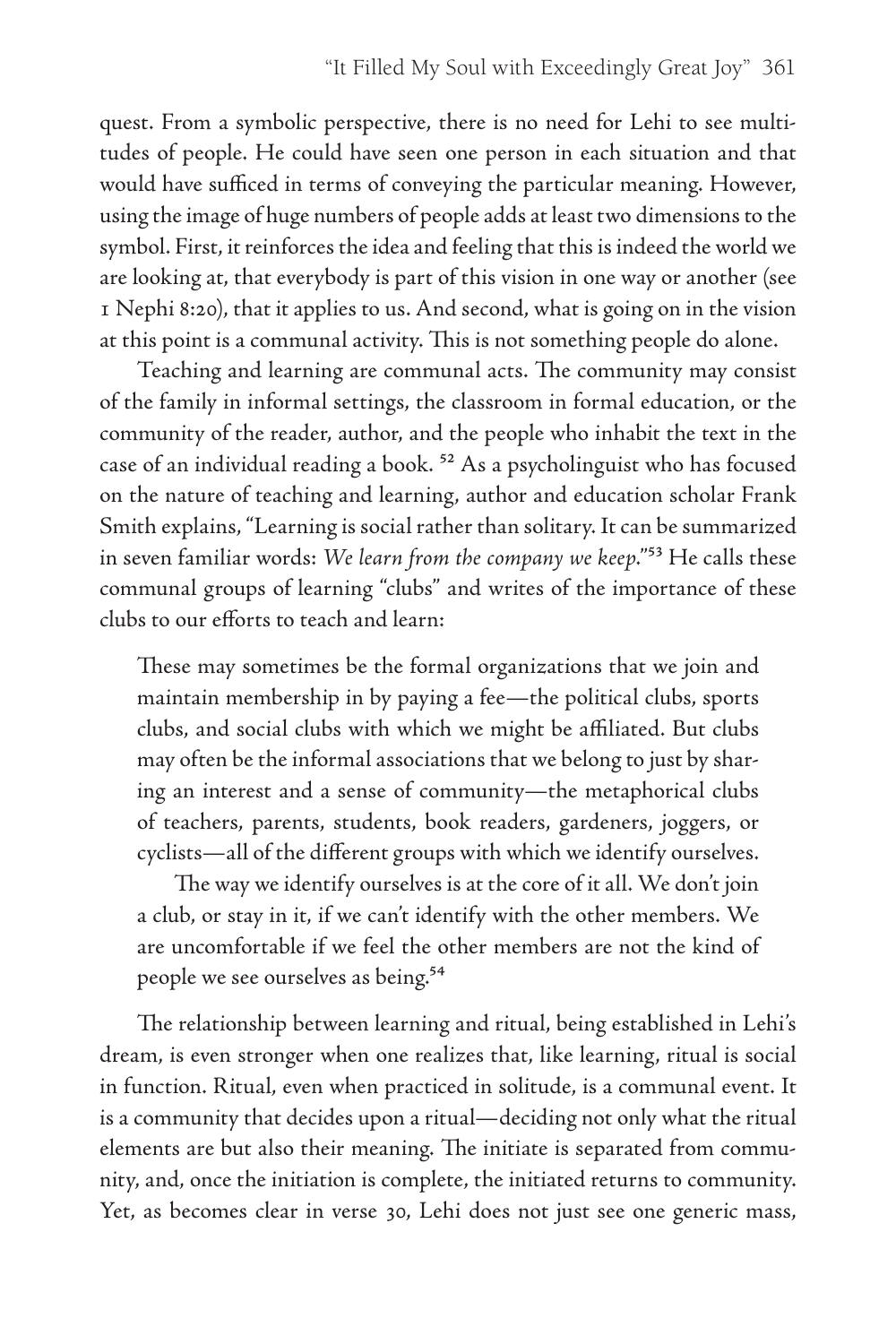but "multitudes." Though the makeup of the groups is homogeneous (making them somewhat surrealistic), the groups may be distinguished by a characteristic or characteristics that define themselves along with the other members of the specific grouping.

The distinction between "numberless concourses of people" and "multitudes" can be found in the separation stage, where they are truly separated from one another into three primary groupings. Everyone in the first group does the exact same thing: they start on the path and then lose their way after the mist of darkness arises. The people in the second group make their way to the tree and partake of the fruit, then fall away because of the people in the great and spacious building. And, while the people in the third group actually comprise two subgroups, each of the subgroups is homogeneous—the first group partakes of the fruit and remains true, while everyone in the second group does not even try to make it to the tree and falls away in various ways. Though it would be unrealistic in the actual, physical world, in this visionary world there is absolutely no overlapping.

At first, it may seem surprising to consider the groups to be learning communities when it does not appear that they are organized for the purpose of learning, but it is important to remember that many of the clubs Smith writes about are not primarily organized for learning purposes either. (People usually organize a soccer team to play soccer, not to learn about soccer—though the players will naturally learn about soccer while they play it.) The central image of learning in the vision is the tree of life, so it is important to see how these learning communities relate to that image. Most of the groups never make it to the tree. In fact, several of the groups do not even seem to have the partaking of the fruit as their purpose. However, despite the fact that most of the groups never participate in the full learning experience made possible by the tree of life, they are still learning communities.

Though we often speak of one influence or another impeding learning, what we more accurately mean is that the influence is impeding learning the skill or idea that we wish to be learned. People learn all of the time; it is virtually impossible to stop a person from learning something, even if the only thing he or she is learning is that there is not much worth learning at the moment. Students who are frustrated over the multiplication tables may not be learning the multiplication tables, but they are learning something: memorizing the multiplication tables is frustrating, difficult work. "If there is interest and comprehension, then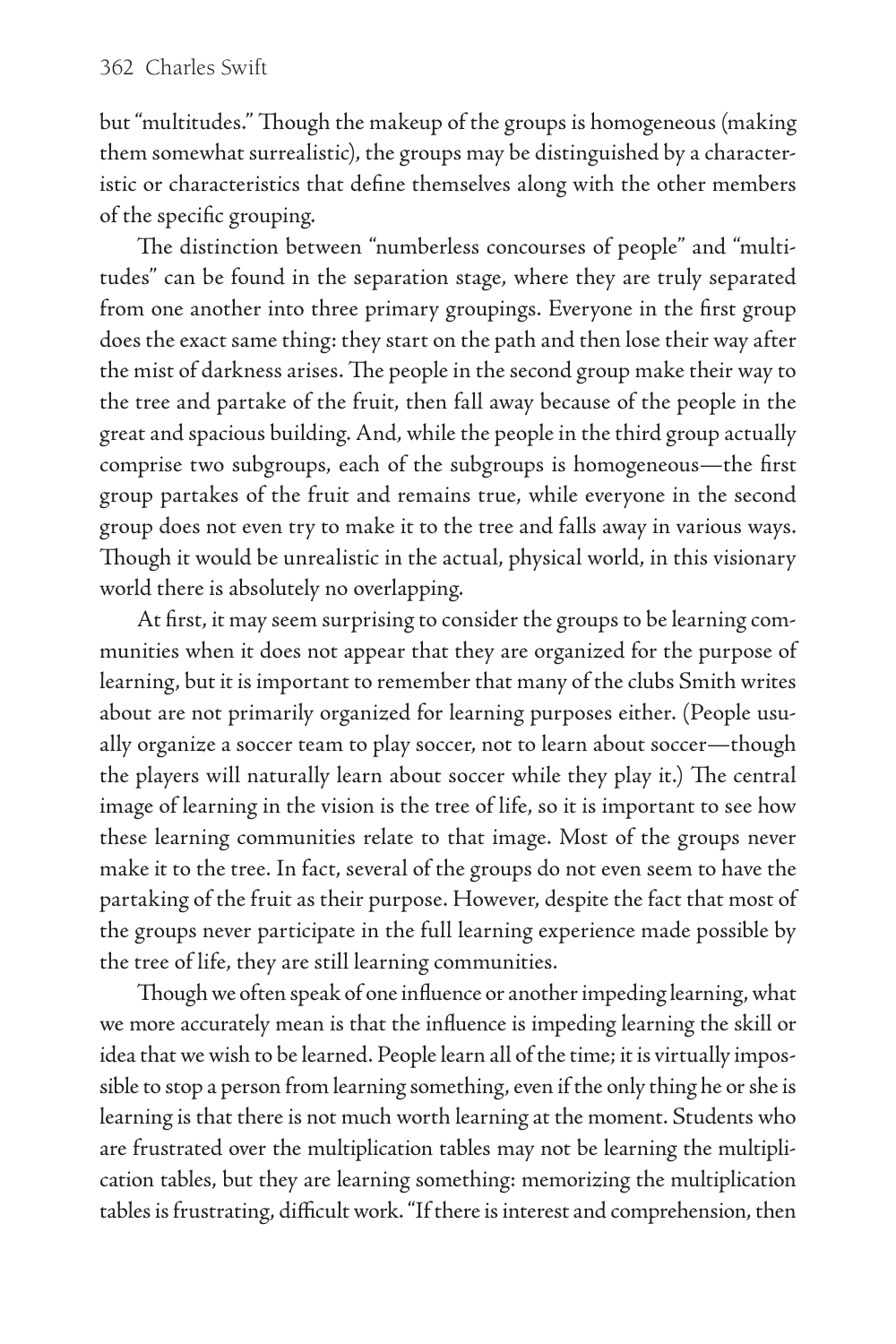learning is inevitable and effortless. If there is no interest or comprehension, learning may still take place but with more difficulty and what is also inevitably learned is that the task or subject matter is uninteresting, incomprehensible, and not something anyone would normally do."<sup>55</sup> The groups in Lehi's dream are learning communities because they are grouped together for common purposes that center on the tree of life—either going to it or staying away from it. Though they may not be organized for the sole purpose of learning—or even for the primary purpose of learning—they cannot avoid learning as a community.

*The first multitude*. If we study the first group as a learning community we quickly see a fundamental quality to their experience as a group: despite the dangers of the mist of darkness, they do not even attempt to hold to the rod of iron. The mist would pose no danger to their progression along the path if they would hold to the rod, but they do not touch it. Perhaps they do not see the rod or they see it but do not believe it can help them. Perhaps they consider it too much work to hold to the rod. Though we do not know the specific reason they do not touch the rod, it is possible that the underlying principle could be lack of faith. Just as someone who has faith in Christ turns to him and relies on him, if this group had had sufficient faith they would have seen the rod and known its importance.

One of the elements of their experience that could have easily prevented or destroyed the group's faith is the fear that the mist of darkness probably created in them.56 It makes sense that a group of people traveling along a path would feel intense fear if suddenly a mist of darkness arose and they could no longer see where they were going. Such fear would have a devastating effect on their ability to learn.<sup>57</sup> Fear is often a daunting enemy to teaching and learning. Teachers may be fearful that they will not be liked, that they will look foolish for not knowing some answer, that students will be disruptive, that their jobs are in jeopardy for one reason or another. Students' fears may often be similar to those of their teachers: they will not be liked, they will look foolish for not knowing some answer, the learning environment will be disruptive rather than safe, or their status may be in jeopardy for one reason or another.<sup>58</sup> Because of these fears, there is the danger that less teaching and less learning will take place. Teachers may be more prone to rely on old notes—and methods—that seemed to work last time, and students may find safety in not answering a question or answering in a safe way that the textbook supports despite their own thoughts.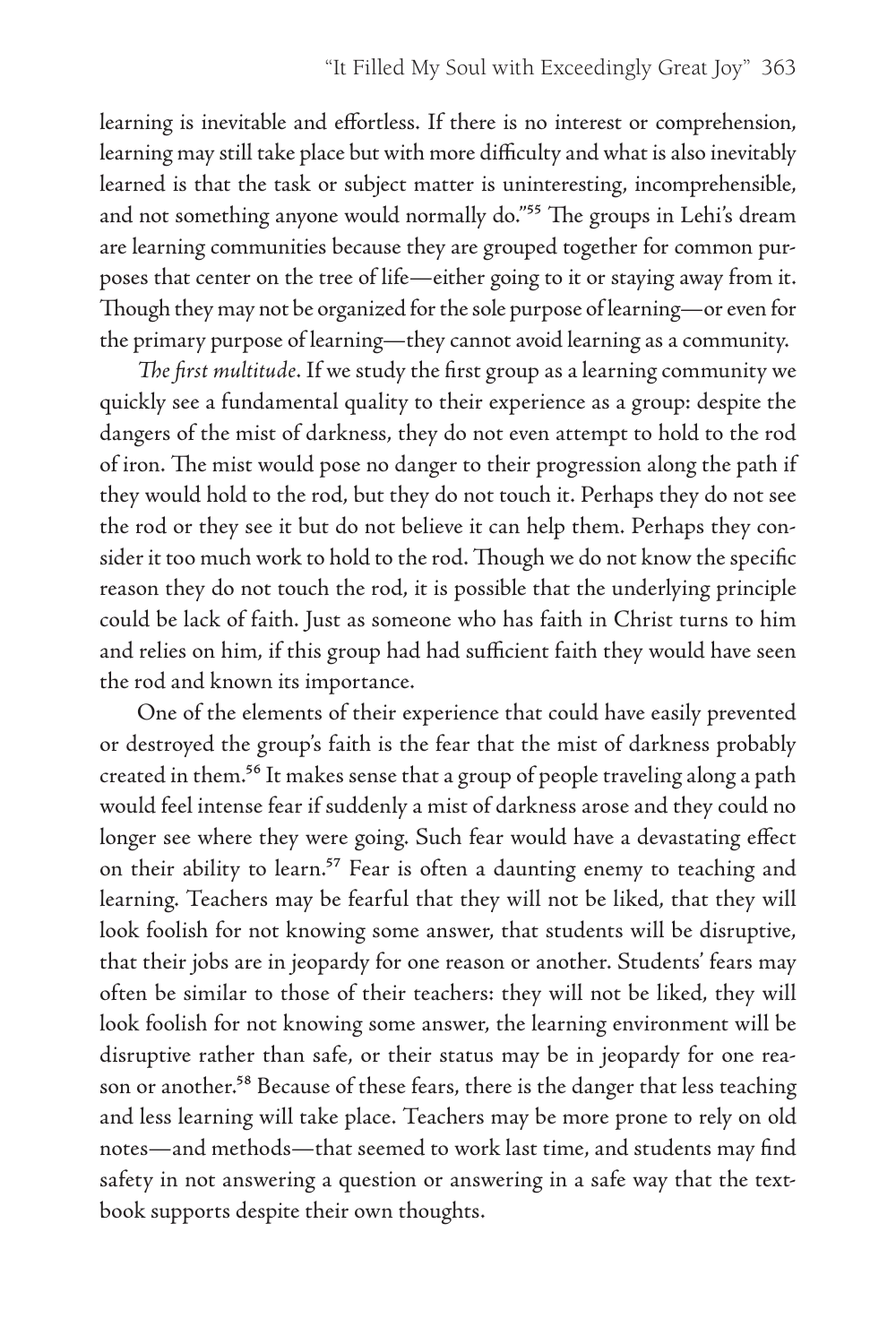The initiation of this first multitude ends with the separation stage. They do not have a threshold experience, as they never even make it to the tree of life. And they do not have an incorporation stage because they never return to society. They simply wander off and are lost.

*The second multitude*. While the first multitude never holds the rod of iron, this second group does take hold of the rod and makes it to the tree of life. They successfully complete their separation stage and do not get lost. And, since they partake of the fruit, they successfully complete their threshold experience as well—at least, at first it appears that way. Quickly they become ashamed and fall away because of the mocking of the people in the great and spacious building.<sup>59</sup> This second multitude apparently cares more about what others think of them than they do about the fruit of the tree of life. Unfortunately, they have not learned what these people about whom Palmer writes understand: "These are people who have come to understand that no punishment anyone might lay on us could possibly be worse than the punishment we lay on ourselves by conspiring in our own diminishment, by living a divided life, by failing to make that fundamental decision to act and speak on the outside in ways consonant with the truth we know on the inside. As soon as we make that decision, amazing things happen. For one thing, the enemy stops being the enemy."60

And who is the enemy of this second group? It is yet another group—a group not on the path but rather in the great and spacious building. Like the others, this group in the building represents another club, another communal learning group. Their "exceedingly fine" (1 Nephi 8:27) clothes and their relative seclusion up in the building are barriers to others knowing them for who they really are. As Elder Cook notes, "We want people to know us and love us for being ourselves, not for external adornments used to attract attention or perhaps even motivate some unrighteous feelings in those who might be influenced by us."61 These people are learning things while in that building, but they are not things of the heart. The people in the building have learned the power they may have through being critical of others, through mocking them. Perhaps these people secretly envy those who have partaken of the fruit of the tree of life, but they are determined to keep such a feeling a secret. "Fashionably dressed beautiful people," Nibley writes, "partying in the top-priced upper apartments and penthouses of a splendid high-rise, have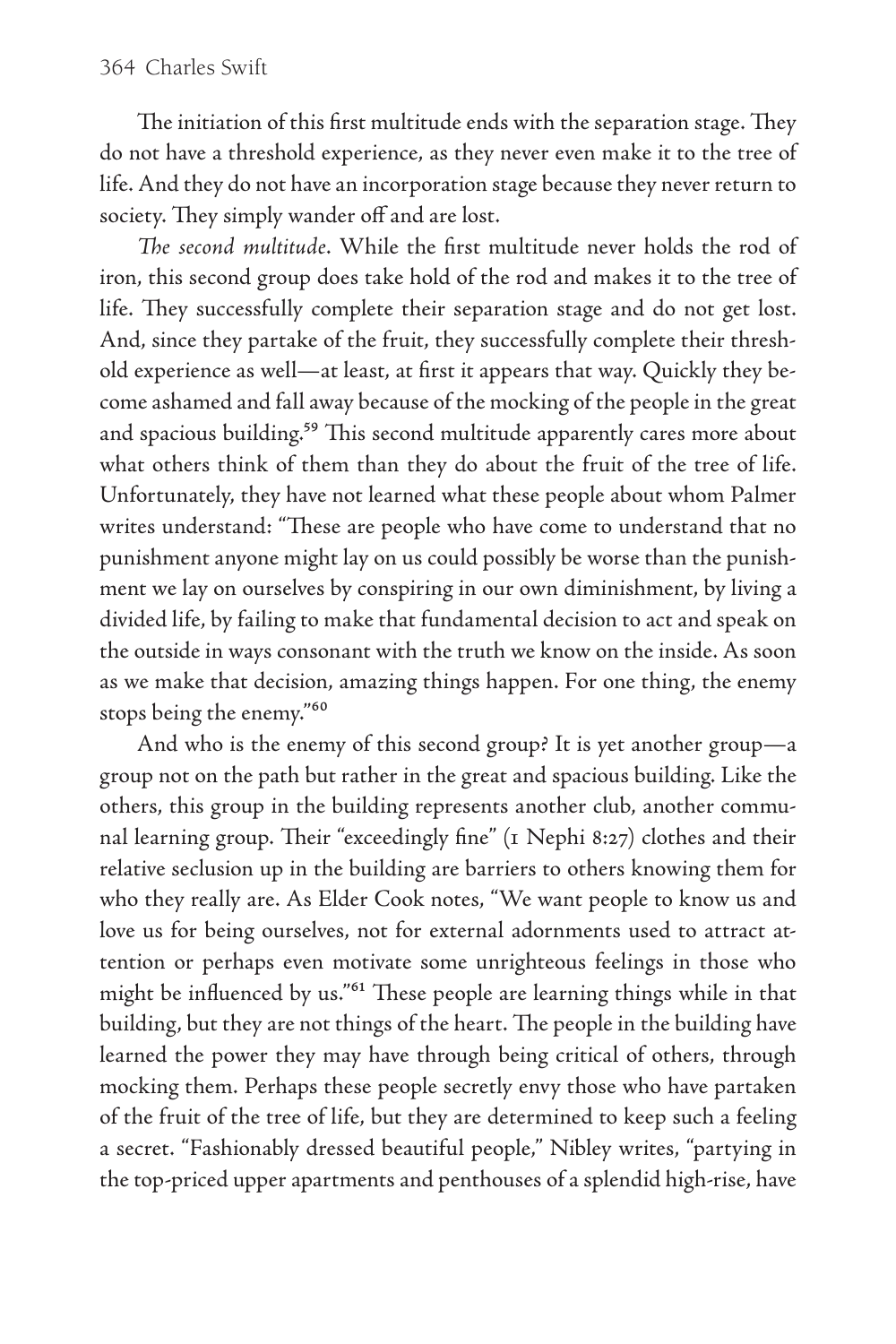fun looking down and commenting on a bedraggled little band of transients eagerly eating fruit from a tree in a field."62

Why do the people in the building persecute those who partake of the fruit? What difference does it make to them that there are those who have gone to the tree of life? The people who have been to the tree are not preaching against those in the building. They are not preaching against anything. So far as we know, they are not even speaking. Perhaps they are being persecuted for the same reason that prophets often are. Nibley writes that "a prophet is a witness, not a reformer. Criticism of the world is always implicit in a prophet's message of repentance, but he is *not* sent for the purpose of criticizing the world." The Lord and his Apostles were not persecuted for their ideas, but it "was as witnesses endowed with power from on high that they earned the hatred of the world." The Prophet Joseph Smith was likewise persecuted for his witness.63 The people who have partaken of the tree do not have to say anything to be a threat to the people in the building; their simple existence stands as a witness against the flashier group up high. They show the world that there is a way other than that of the great and spacious building. They have learned what needed to be learned and have done what needed to be done. Despite their experience, however, those in the second group fall because of the persecution they receive.

The persecution the partakers of the fruit receive from the people in the building is relatively mild, especially compared to any kind of physical, violent persecution. We would like to believe that the experience of partaking of the fruit would be such an exquisite, life-changing moment that no amount of persecution would deter them from living righteously. But such is not always the case. Those who teach may wish to believe that if their students are exposed to truth they will embrace it and choose to live in harmony with it. However, the act of teaching and learning does not guarantee the integrity of the soul. Teachers may teach truth with power and authority, and students may even learn that truth, but living up to that truth is sometimes a different matter.

Though the second multitude completes its separation stage, it does not complete its initiation. The members of this group partake of the fruit but deny themselves the complete life-changing, threshold experience by feeling ashamed and falling into "forbidden paths"—lost. Like the first multitude, this second group fails their initiation.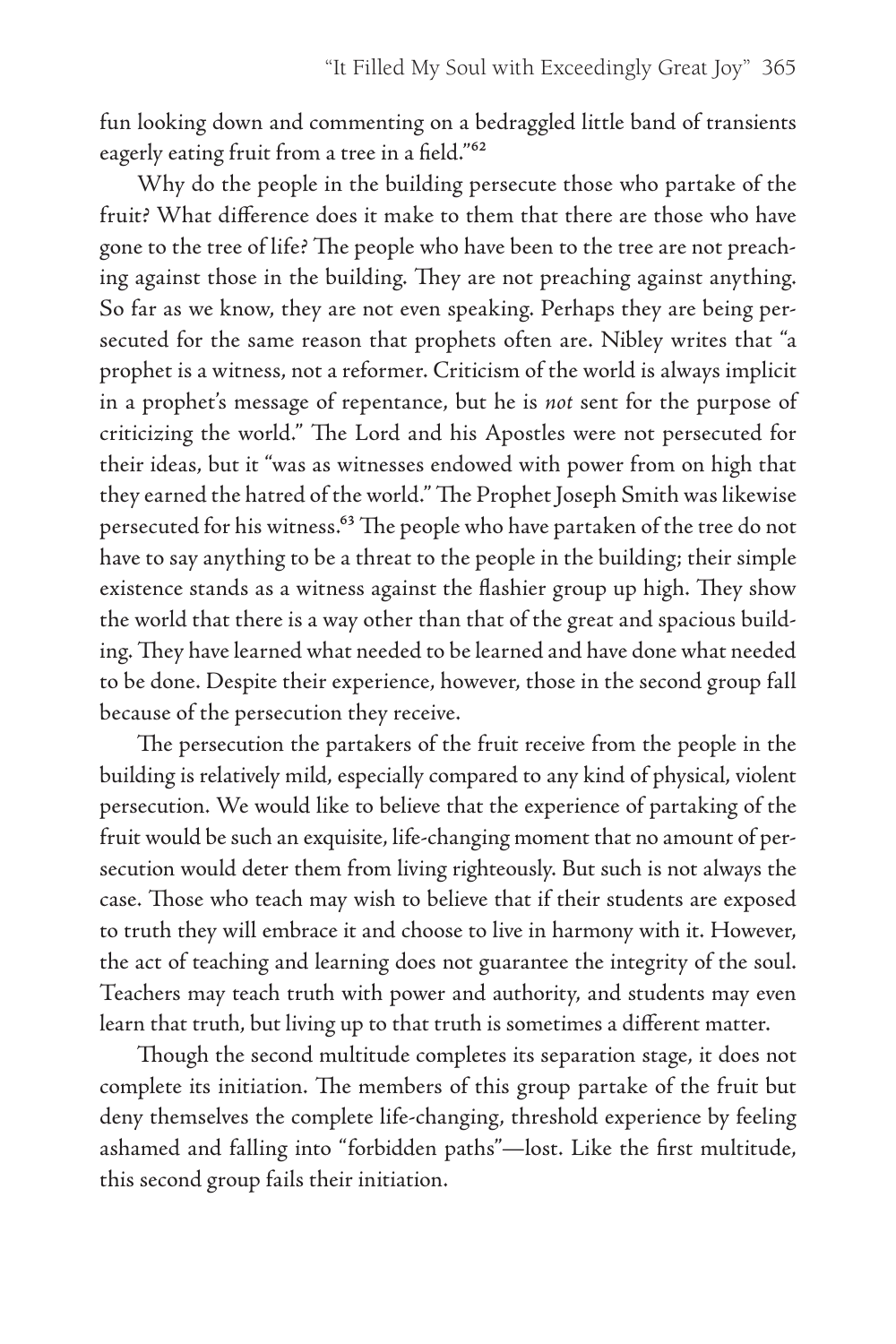*The third multitude*. The third group consists of two subgroups. This portion of the vision "appears to depict a polarization between the wicked and the righteous."64 The righteous subgroup partakes of the tree and remains faithful to the experience. The wicked subgroup has three smaller groups within it: the first feels their way to the building, creating the image of people groping in the dark, not being able to rely on vision because they are blind; the second drowns in the depths of the fountain; and the third wanders on strange roads, lost from Lehi's view.

Interestingly, this first subgroup completes the separation and threshold experience stages of the ritual, but we are not given an account of their incorporation phase. We can assume they return to society as transformed individuals, ready to live up to their knowledge and experience, but the record ends with their threshold experience. In a way, this account is similar to the experience that many teachers have with their very best students. They see them successfully complete their separation stage as they grow more independent, and their threshold experience stage as they gain new knowledge and experiences that transform them for the better, but the teachers often do not get to see what their former students do with what they have learned.

The second subgroup barely begins their separation stage before they end up lost, without even trying to progress toward the threshold experience. Unfortunately, this story reminds teachers of the students they have often agonized over—the ones who, for whatever unseen reason, do not seem to try to learn and often give up, lost.

From an educational viewpoint, the nature of these three multitudes is fascinating. The fact that no group ever intermingles with another group, that each appears as a discreet unit with no variances within it, supports what Smith writes about learning clubs and Palmer about learning communities. There is nothing in the vision to indicate that the people are assigned to their respective groups, or that they are forced into them in any way. The people in the groups seem to be together because they choose to be together. And they learn from those within their group—for better or worse. Except for the one subgroup in the third multitude, the experiences of each of the groups and of Laman and Lemuel teach us that, unfortunately, there are students who fail—sometimes not because of being poorly taught, but because they choose not to experience what they could through wholly participating in the initiation process.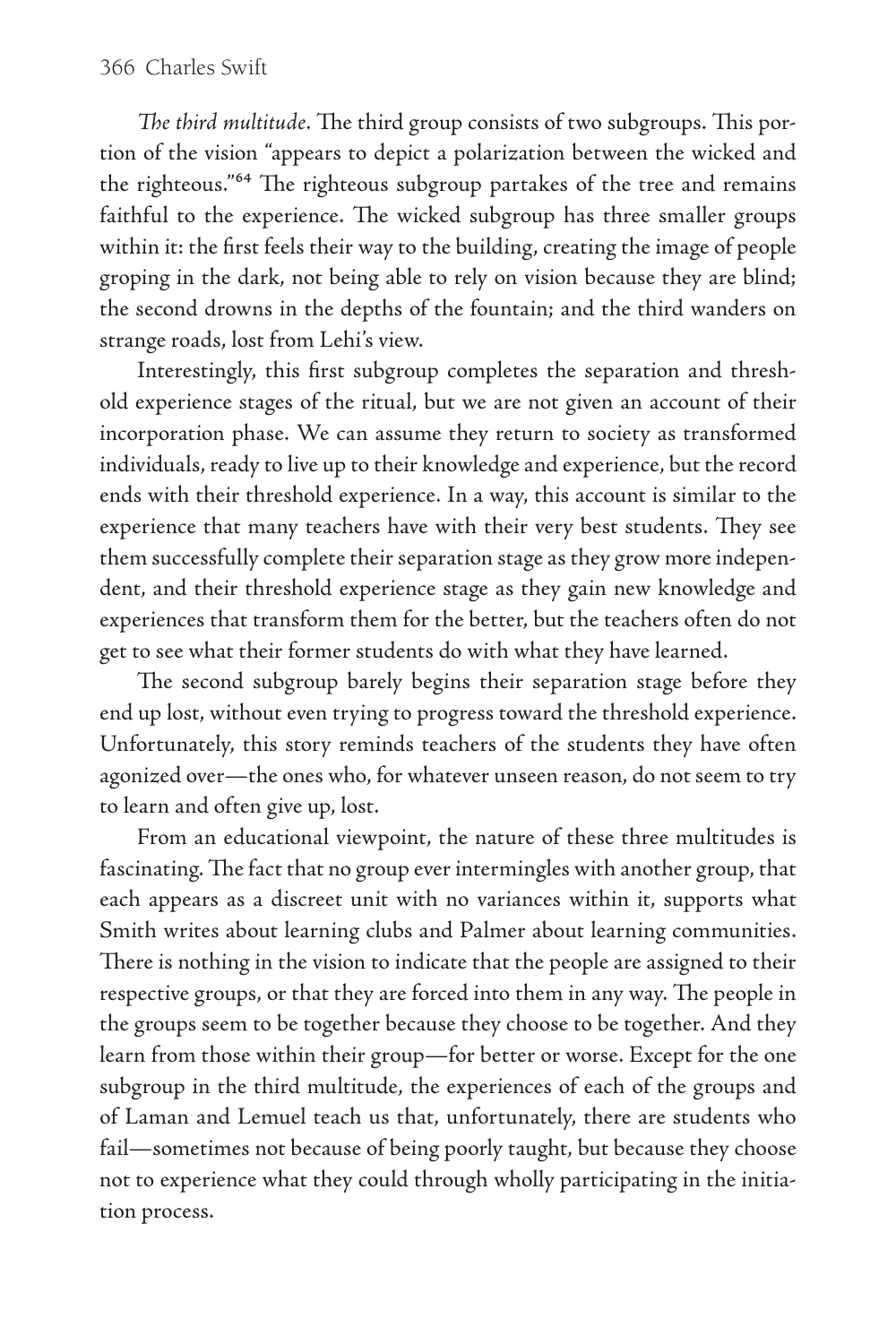#### **Conclusion**

Lehi's vision of the tree of life is a powerful passage of scripture on many different levels. Among its many lessons is what the careful reader can learn about how a great teacher may teach and how diligent students may learn through what can be called a ritual of initiation. The vision also shows us how students who refuse to embrace this kind of experiential learning can, as a result, end up failing. By reading the vision of the tree of life with the question of teaching and learning in mind, we can see it as a model of teaching and learning that reveres the importance of the spirit and not just the mind. "These terms would describe the roots of teaching and learning, not just the branches—words like *faith, love, joy, reverence, discernment, and humility, or inspire, ponder, and edify*," Osguthorpe writes. "These terms were once central to teaching and learning but have long since lost their place in our conversation about education."65

#### **Notes**

1. I rely upon Parker Palmer's writings because he is recognized as one of the leaders in the movement to consider the spiritual qualities of teaching and learning. Rather than just focusing on how the vision might help us learn more about teaching and learning the gospel, this paper is also concerned with how it helps with teaching and learning in general. Palmer helps us to see that these principles do not just apply to teaching the scriptures in a religious setting; they are helpful in any educational environment.

2. Joan Halifax, "Learning as Initiation: Not-Knowing, Bearing Witness, and Healing," in *The Heart of Learning: Spirituality in Education*, ed. Steven Glazer (New York: Jeremy P. Tarcher/Putnam, 1999), 173.

3. In fact, Van Gennep writes of these three stages as centered around the concept of thresholds, or *liminality*. The rites of separation are preliminal, the rites of transition are liminal, and the rites of incorporation are postliminal. See Arnold van Gennep, *The Rites of Passage*, trans. Monika B. Vizedom and Gabrielle L. Caffee (London: Routledge & Kegan Paul, 1960), 11.

4. Halifax, "Learning as Initiation," 174. Halifax also correlates the rites of passage with phases of a particular Zen Buddhist order. "The first tenet of the order is 'notknowing' and denotes separation from the familiar, conditioned world of knowing, the opening of the spontaneous mind of the beginning. The second tenet is 'bearing witness,' and emphasizes being fully present to the suffering and joy in oneself and the world. The third tenet is 'healing oneself and others' through returning to the world with the aspiration of liberating oneself and others from suffering."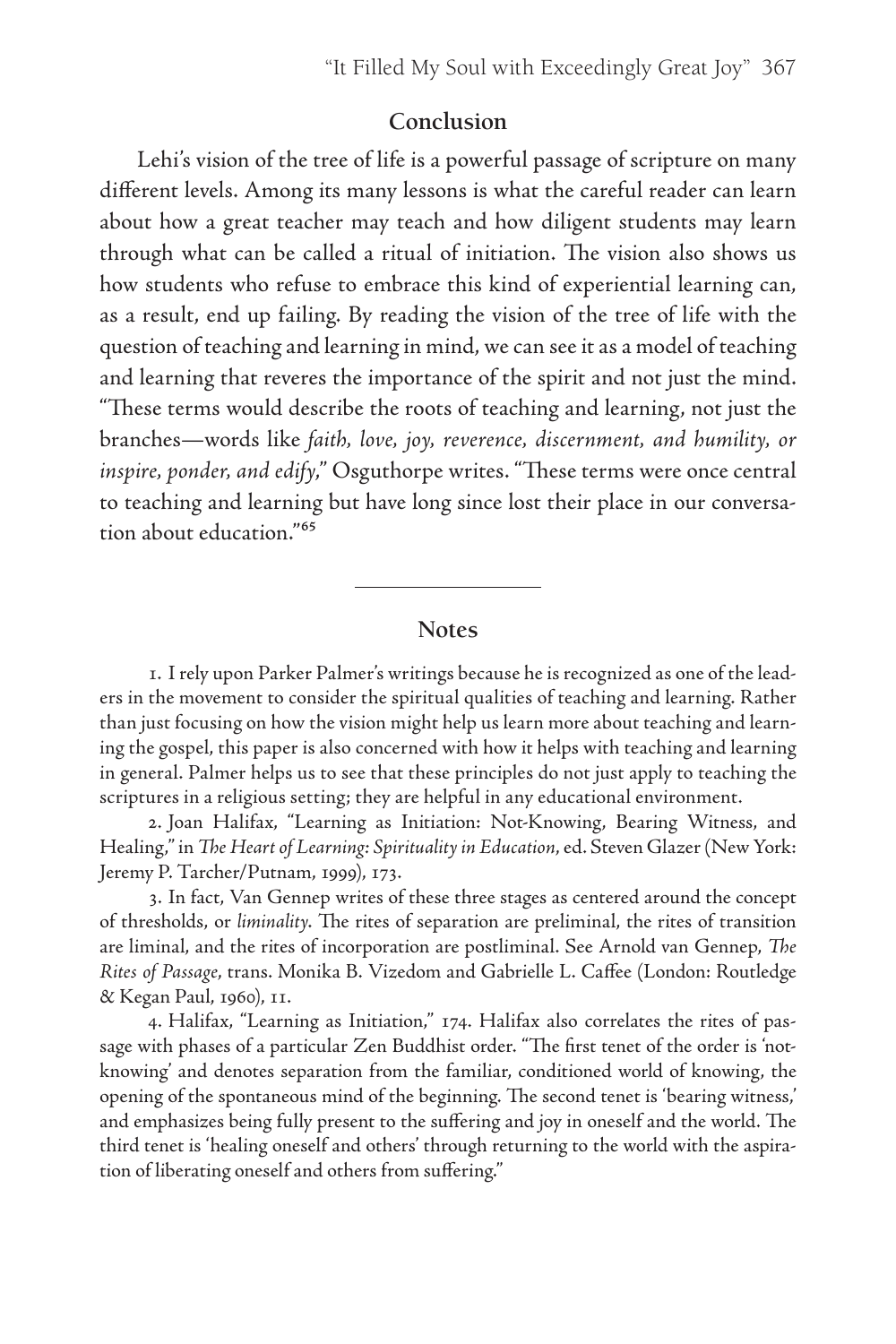5. Richard Dilworth Rust, *Feasting on the Word: The Literary Testimony of the Book of Mormon* (Salt Lake City: Deseret Book; Provo, UT: FARMS, 1997), 221. For more on this topic, see pages 221–28.

6. For an informative discussion of Lehi, see H. Donl Peterson, "Father Lehi," in *The Book of Mormon: First Nephi, the Doctrinal Foundation*, ed. Monte S. Nyman and Charles D. Tate Jr. (Provo, UT: Religious Studies Center, Brigham Young University, 1988).

7. Leland Ryken, James C. Wilhoit, and Tremper Longman III, eds., *Dictionary of Biblical Imagery* (Downers Grove, IL: InterVarsity Press, 1998), 192.

8. Ad de Vries, *Dictionary of Symbols and Imagery* (Amsterdam: North-Holland, 1974), 129. It also symbolizes "mythic nothingness" and "the Great Void."

9. Wilfred L. Guerin and others, eds., *A Handbook of Critical Approaches to Literature*, 4th ed. (New York: Oxford University Press, 1999), 161.

10. Richard Dilworth Rust, "Book of Mormon Imagery," in *Rediscovering the Book of Mormon*, ed. John L. Sorenson and Melvin J. Thorne (Salt Lake City: Deseret Book; Provo, UT FARMS, 1991), 137.

11. M. Catherine Thomas, "The Provocation in the Wilderness and the Rejection of Grace," in *Thy People Shall Be My People and Thy God My God*, ed. Paul Y. Hoskisson (Salt Lake City: Deseret Book, 1994), 169.

12. "Certainly there is no doubt at all that the Book of Mormon is speaking of desert most of the time when it talks about wildernesses." Hugh Nibley, *An Approach to the Book of Mormon*, 3rd ed. (Salt Lake City: Deseret Book; Provo, UT: FARMS, 1988), 135. Nibley later observes that the "desert has two faces: it is a place both of death and of refuge, of defeat and victory, a grim coming down from Eden and yet a sure escape from the wicked world, the asylum alike of the righteous and the rascal. The pilgrims' way leads through sand and desolation, but it is the way back to paradise; in the desert we lose ourselves to find ourselves" (148).

13. Ryken, Wilhoit, and Longman, *Dictionary*, 944.

14. Arnold Whittick, *Symbols, Signs, and Their Meaning and Uses in Design*, 2nd ed. (London: Leonard Hill, 1971), 349.

15. Guerin and others, *Handbook of Critical Approaches*, 161.

16. Whittick, *Symbols, Signs, and Their Meaning*, 349.

17. Walter Lewis Wilson, *Wilson's Dictionary of Bible Types* (Grand Rapids, MI: Eerdmans Publishing, 1957), 382.

18. de Vries, *Dictionary of Symbols and Imagery*, 388.

19. "The Book of Mormon has a good deal to say about messengers in white. Lehi's desert vision opens with 'a man, and he was dressed in a white robe,' who becomes his guide (1 Nephi 8:5). Lehi is shown 'twelve ministers, ... their garments ... made white' (1 Nephi 12:10), followed by three generations of men whose 'garments were white, even like unto the Lamb of God' (1 Nephi 12:11). Soon after, Nephi also in a vision 'beheld a man, and he was dressed in a white robe,' this being John who was to come (1 Nephi 14:19).

"'There can no man be saved,' says Alma, 'except his garments are washed white' (Alma 5:21). He tells how the ancient priesthood 'were called after this holy order, and were sanctified, and their garments were washed white through the blood of the Lamb. Now they ... [have] their garments made white, being pure and spotless before God' (Alma 13:11–12). But the most moving and significant passage is his formal prayer for the city of Gideon: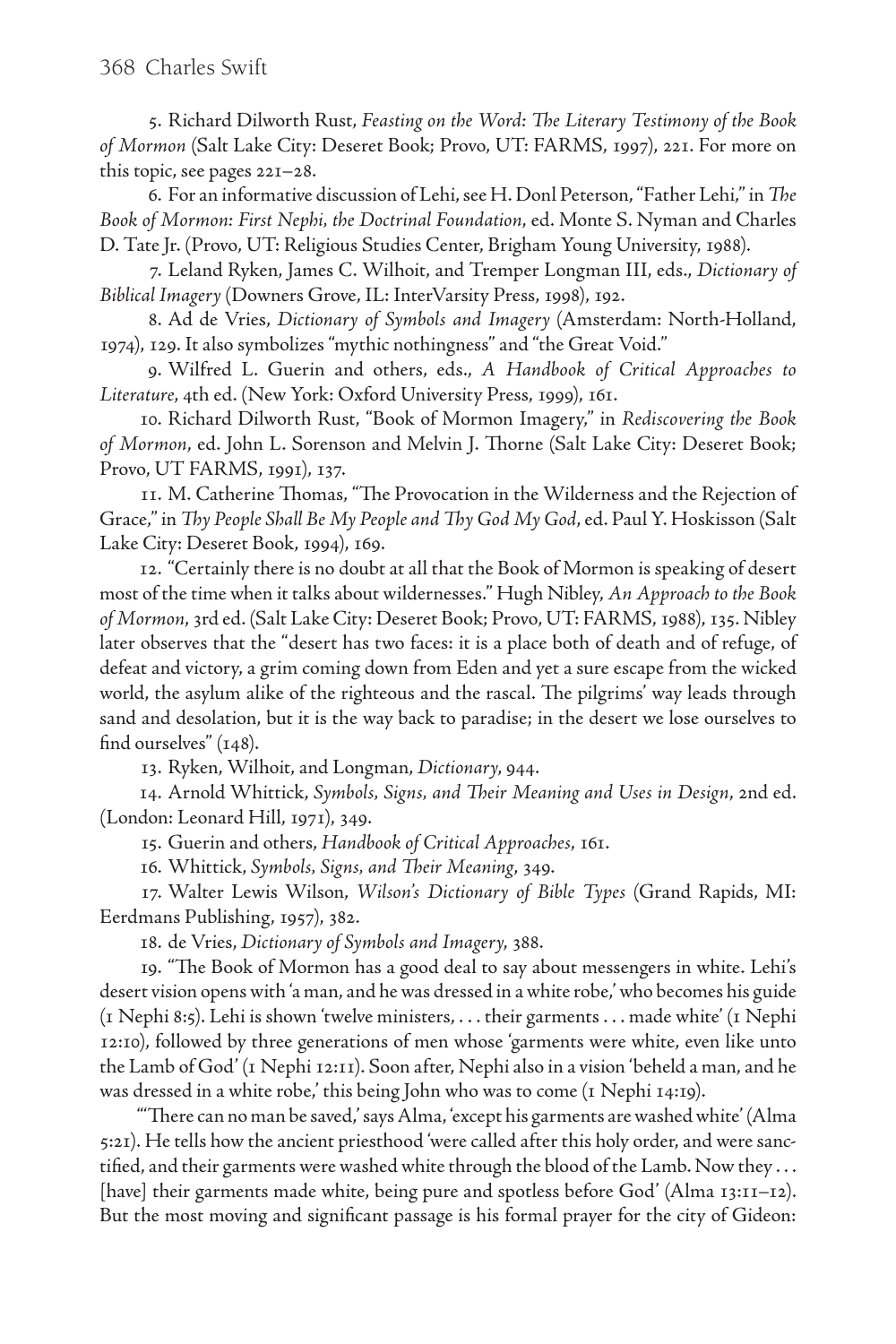'May the Lord bless you, and keep your garments spotless, that ye may at last be brought to sit down with Abraham Isaac, and Jacob, and the holy prophets, ... having your garments spotless even as their garments are spotless, in the kingdom of heaven to go no more out' (Alma 7:25)." Hugh Nibley, *Since Cumorah*, 2nd ed. (Salt Lake City: Deseret Book; Provo, UT: FARMS, 1988), 156.

20. I have written elsewhere about another possible identity for the man in the white robe:

"One more future historical event is part of the vision of the tree of life but is not included in either account: the end of the world. In his vision, Nephi sees John the Revelator and is told that John 'shall see and write the remainder of these things; yea, and also many things which have been. And he shall also write concerning the end of the world' (1 Nephi 14:21–22). In other words, Nephi is stopped from giving a complete account of his vision because it includes the end of the world, and the Savior has chosen John to write about that in the book of Revelation.

"The presence of John the Revelator in Nephi's vision adds another element of historical reality to the vision. The way in which Nephi describes his vision of John is significant to the beginning of Lehi's vision: 'I looked and beheld a man, and he was dressed in a white robe' (1 Nephi 14:19). Nephi's prophetic vision, which forms an interpretation of his father's dream, drawing out its apocalyptic nature, now comes full circle, ending where his father's dream began (see 1 Nephi 8:5). Though there have been other interpretations of whom the man in the white robe represents in Lehi's dream, from a messenger to a Christ-figure to Moses, I believe that John the Revelator is one important possibility.

"Pursuing this idea, we find John greeting Lehi at the beginning of his vision and serving as his guide, taking him to the point when Lehi can turn directly to the Lord and see a vision that can be understood to concern not just his family, or even his descendants, but also the entire world and its ultimate destiny. Thus, when reading 1 Nephi 14:25—'The Lord God hath ordained the apostle of the Lamb of God [John] that he should write [of the apocalypse]'—we are not surprised that the Lord would appoint the man he ordained for that purpose to begin and end the vision of the tree of life in the Book of Mormon. Lehi and Nephi may have experienced more in their visions than they recorded. For example, perhaps they both saw the man in the white robe at the beginning and end of their respective visions. However, if we consider what we do know from the record the Book of Mormon offers, it becomes significant that the man who appears at the beginning of Lehi's account could also be the one appearing at the end of Nephi's, thus emphasizing the relatedness of the two accounts." Charles Swift, "Lehi's Vision of the Tree of Life: Understanding the Dream as Visionary Literature," *Journal of Book of Mormon Studies* 14, no. 2 (2005): 63.

21. Gene R. Cook, *Teaching by the Spirit* (Salt Lake City: Deseret Book, 2000), 15.

22. Russell T. Osguthorpe, *The Education of the Heart: Rediscovering the Spiritual Roots of Learning* (American Fork, UT: Covenant Communications, 1996), 84.

23. If we turn to an American dictionary in use at the time that the Book of Mormon was translated we find that *waste* has as its third definition a meaning that is remarkably appropriate for this vision: "A desolate or uncultivated country. The plains of Arabia are mostly a wide waste." W*aste* can be another word for wilderness, so this waste could either be a part of the previously mentioned wilderness or a different one entirely. See Noah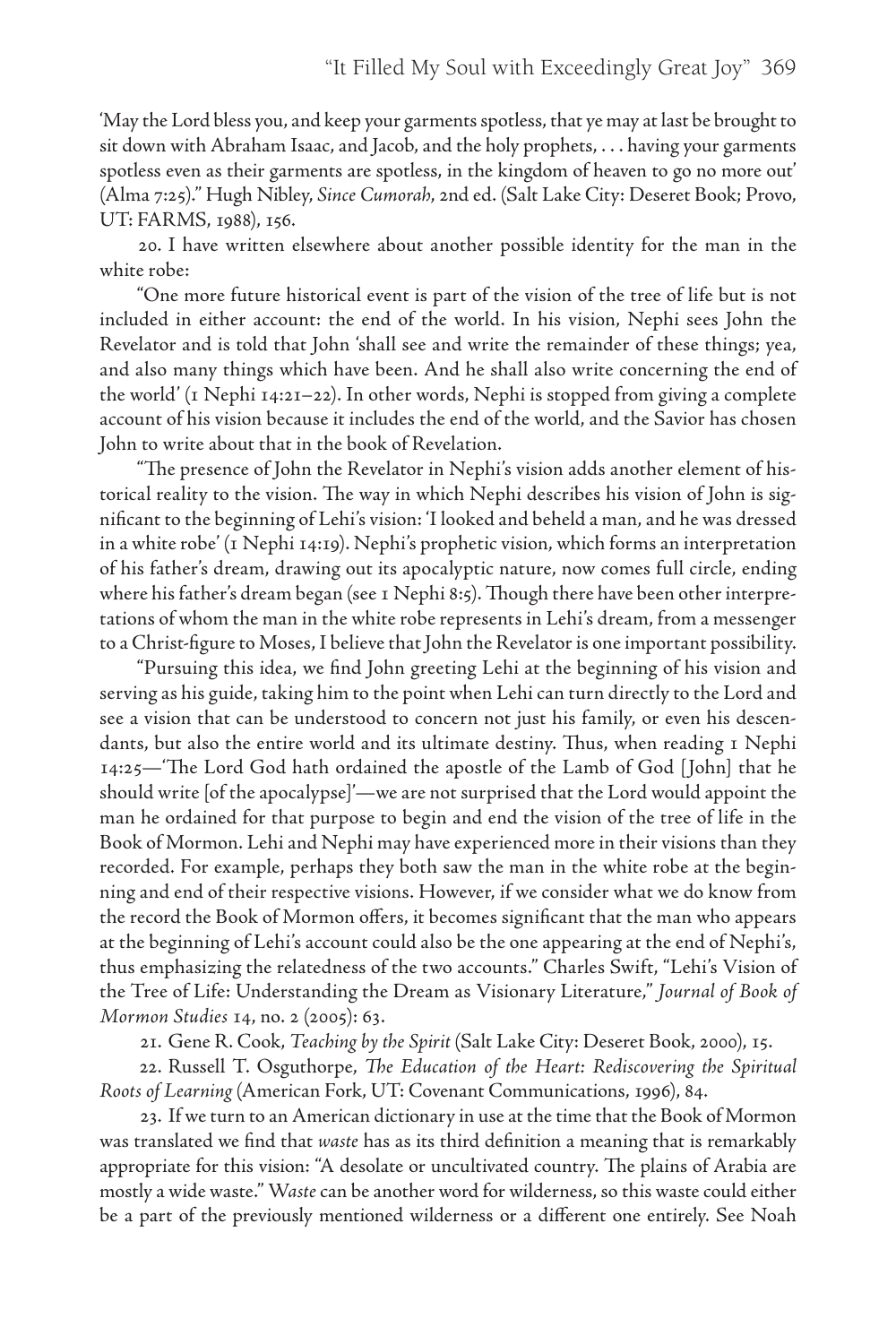Webster, *American Dictionary of the English Language, 1828, Facsimile Edition*, 6th ed. (San Francisco: Foundation for American Christian Education, 1989).

24. Osguthorpe, *Education of the Heart*, 84–85.

25. Cook, *Teaching by the Spirit*, 15–16.

26. Palmer explains the notion that "covering the field" may mean teaching less. "In every great novel, there is a passage that when deeply understood, reveals how the author develops character, establishes tension, creates dramatic movement. With that understanding, the student can read the rest of the novel more insightfully. In every period of history, there is an event that when deeply understood, reveals not only how historians do their work but also illumines the general dynamics of that epoch. In the work of every philosopher, there is a pivotal idea that when deeply understood, reveals the foundations of his or her system or nonsystem of thought.

"By teaching this way, we do not abandon the ethic that drives us to cover the field we honor it more deeply. Teaching from the microcosm, we exercise responsibility toward both the subject and our students by refusing merely to send data 'bites' down the intellectual food chain but by helping our students understand where the information comes from and what it means. We honor both the discipline and our students by teaching them how to think like historians or biologists or literary critics rather than merely how to lip-sync the conclusions others have reached." Parker J. Palmer, *The Courage to Teach: Exploring the Inner Landscape of a Teacher's Life* (San Francisco: Jossey-Bass, 1998), 123.

27. Thomas, "Provocation," 169.

28. Nibley, *Approach to the Book of Mormon*, 253–54.

29. Parker J. Palmer, *To Know As We Are Known* (New York: HarperCollins, 1983), 121.

30. M. Catherine Thomas, "Types and Shadows of Deliverance in the Book of Mormon," in *Doctrines of the Book of Mormon: The 1991 Sperry Symposium*, ed. Bruce A. Van Orden and Brent L. Top (Salt Lake City: Deseret Book, 1992), 186.

31. E. O. James, *The Tree of Life: An Archaeological Study* (Leiden: E. J. Brill, 1966), 1.

32. A number of scholars have discussed the tree as a symbol of the sacred in various cultures, such as Thomas Barns, "Trees and Plants," in *Encyclopaedia of Religion and Ethics*, ed. James Hastings (New York: Charles Scribner's Sons, 1928), 12:448–57; John L. Sorenson, *An Ancient American Setting for the Book of Mormon* (Salt Lake City: Deseret Book; Provo, UT: FARMS, 1985), 47; John M. Lundquist, "The Common Temple Ideology of the Ancient Near East," in *The Temple in Antiquity: Ancient Records and Modern Perspectives*, ed. Truman G. Madsen (Provo, UT: Religious Studies Center, Brigham Young University, 1984) , 53–76; C. Wilfred Griggs, "The Tree of Life in Ancient Cultures," *Ensign*, June 1988, 26–31; John W. Welch, "The Narrative of Zosimus (History of the Rechabites) and the Book of Mormon," in *Book of Mormon Authorship Revisited: The Evidence for Ancient Origins*, ed. Noel B. Reynolds (Provo, UT: FARMS, 1997), 323–74; Irene M. Briggs, "The Tree of Life Symbol: Its Significance in Ancient American Religion" (master's thesis, Brigham Young University, 1950); Allen J. Christenson, "The Sacred Tree of the Ancient Maya," *Journal of Book of Mormon Studies* 6, no. 1 (1997): 1–23; Donald W. Parry, "Garden of Eden: Prototype Sanctuary," in *Temples of the Ancient World: Ritual and Symbolism*, ed. Donald W. Parry (Salt Lake City: Deseret Book; Provo, UT: FARMS, 1994), 126–57; Arnold Whittick, *Symbols, Signs, and Their Meaning* (cited above).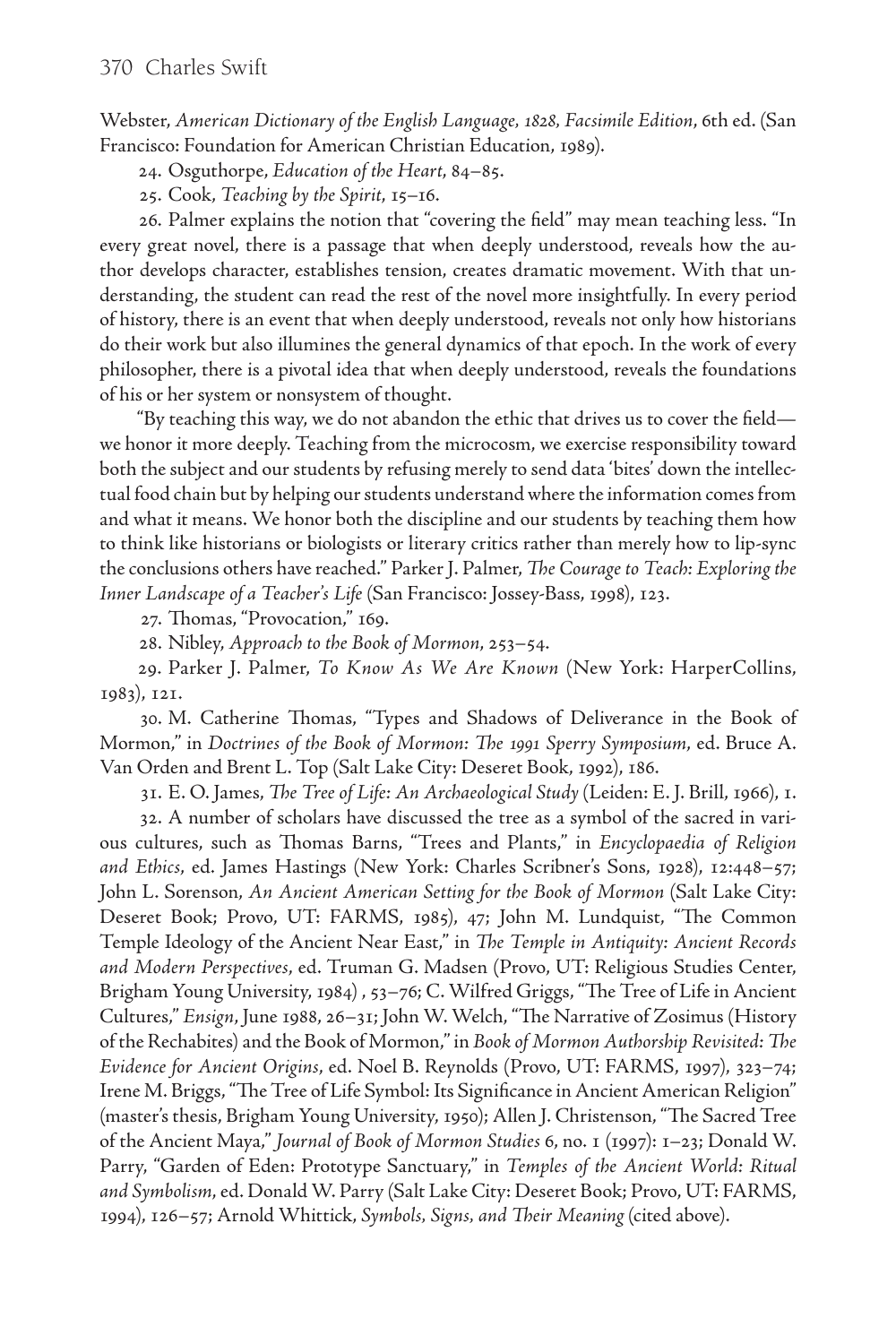33. Joseph Fielding McConkie and Donald W. Parry, *A Guide to Scriptural Symbols* (Salt Lake City: Bookcraft, 1990), 104.

34. "From the outset of their encounter Pilate tries to objectify Jesus by forcing him into the category of 'king.' He is trying to make Jesus a comprehensible and dispensable entity in the political terms of the time. But Jesus, the person, resists Pilate's categories. He asks, 'Do you say this of your own accord, or did others say it to you about me?' suggesting that Pilate's opening question comes from impersonal caricature, not personal understanding. He says that his 'kingdom' is not of this world, that it cannot be comprehended in objective political terms. He puts forward a personal claim related to his very birth about his reason for being. But Pilate is incapable of knowing this personal truth because he holds the person at arm's length, treating him as an object, a thing, a 'what.' By reducing truth to objective terms Pilate puts himself beyond truth's reach. Eventually, he assents to murdering a personal truth that calls for conversion in favor of an objectivism that leaves him in control.

"The story suggests that in Christian understanding truth is neither an object 'out there' nor a proposition about such objects. Instead, truth is personal, and all truth is known in personal relationships. Jesus is a paradigm, a model of this personal truth. In him, truth, once understood as abstract, principled, propositional, suddenly takes on a human face and a human frame. In Jesus, the disembodied 'word' takes flesh and walks among us. Jesus calls us to truth, but not in the form of creeds or theologies or world-views. His call to truth is a call to community—with him, with each other, with creation and its Creator. If what we know is an abstract, impersonal, apart from us, it cannot be truth, for truth involves a vulnerable, faithful, and risk-filled interpenetration of the knower and the known. Jesus calls Pilate out from behind his objectivism into a living relationship of troth. Pilate, taking refuge behind the impersonal objectivist 'what,' is unable to respond." Palmer, *To Know As We Are Known*, 48–49.

35. Palmer, *To Know As We Are Known*, 69.

36. Palmer, *To Know As We Are Known*, 31.

37. Lehi's desire to share what he has discovered with his family is not only a powerful illustration of a father and husband's love for his family, but is also indicative of the feeling of a people. "Perhaps the most common and most touching theme in the vast corpus of Arabic desert inscriptions is the theme of longing and looking for one's family. When the writer comes to water and rests, he wishes for his family, and is usually smitten with terrible longing to see them." Nibley, *Approach to the Book of Mormon*, 255.

38. One might argue that it is possible Lehi said quite a bit, but that it was simply not recorded. Perhaps Lehi, in telling his family about his vision, said that he had lectured them but Nephi just left if out of his account. Or, perhaps, Lehi did have more to say in the actual vision but did not relate that to his family. In any case, we are studying the account of Lehi's vision as found in 1 Nephi 8. If more were said in the vision but the account does not include that, then that in itself is significant. Whether the lack of speaking can be attributed to what happened in the vision or to how it was recorded in the Book of Mormon, the fact remains that the text we have has Lehi saying very little—regardless of the cause, that fact is symbolically significant. This principle of interpretation holds true throughout our discussion of Lehi's vision—we are discussing the text itself, not all of the possibilities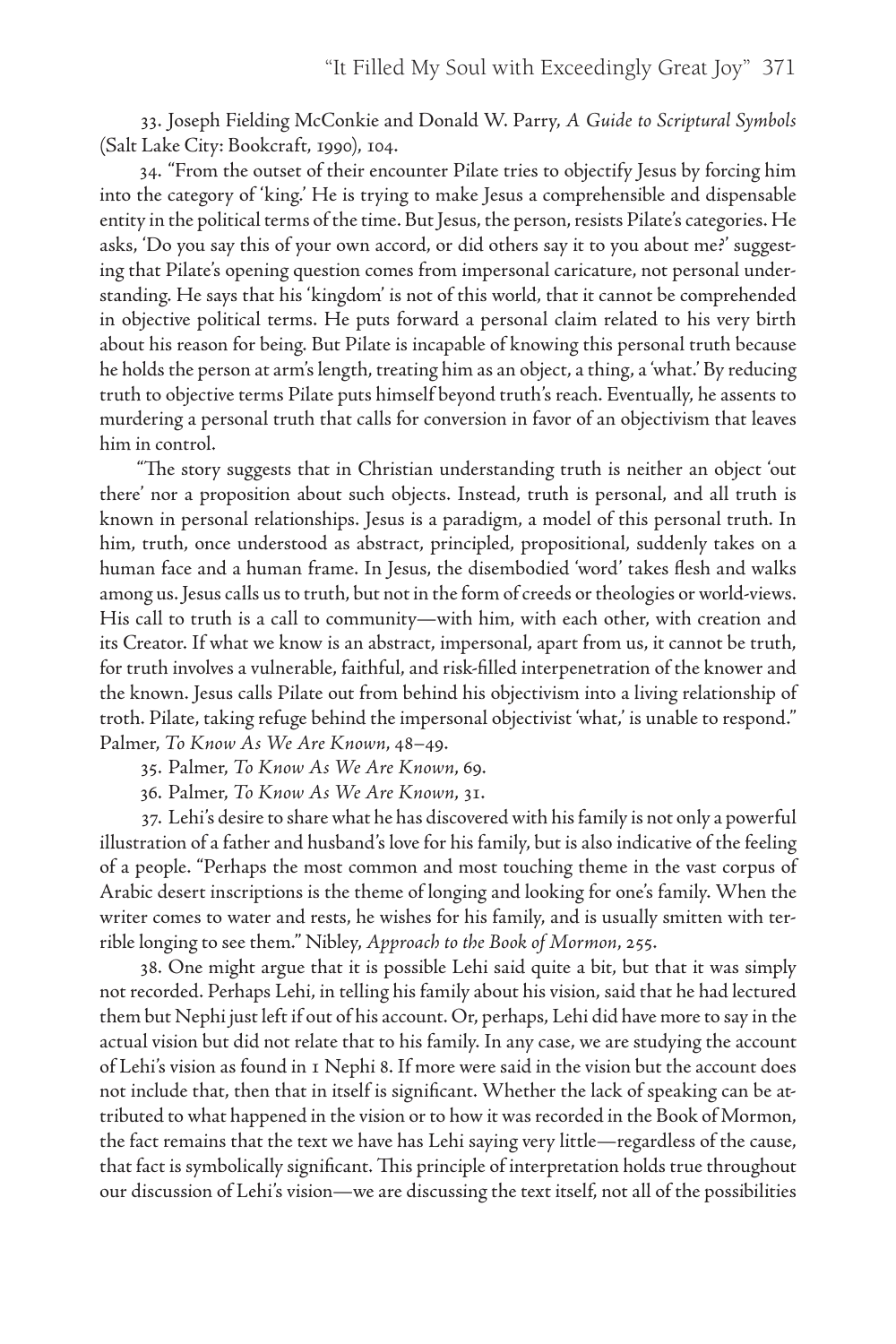we can imagine surrounding the events that actually occurred. Indeed, the only access we have to those events is through the text.

39. Susan Easton Black, "'Behold, I Have Dreamed a Dream,'" in *The Book of Mormon: First Nephi, the Doctrinal Foundation*, 118.

40. Palmer, *Courage to Teach*, 120.

41. McConkie and Parry, *Guide to Scriptural Symbols*, 94. Though I quote this passage from Revelation, I do not imply that the Greek word translated into *iron rod* means the same thing as *iron rod* in the Book of Mormon. One of the unique qualities of the Book of Mormon is that it is an ancient text that was translated by the inspiration of God directly into nineteenth-century American English. Regardless of original Greek meanings, the Lord knew when he inspired the translation of the Book of Mormon that the term *iron rod* was also used in the English version of Revelation. That fact alone warrants a comparison regardless of what the Greek word originally meant.

42. Palmer, *To Know As We Are Known*, 59.

43. Black, "'Behold, I Have Dreamed a Dream,'" 118.

44. Palmer, *To Know As We Are Known*, 65.

45. de Vries, *Dictionary of Symbols and Imagery*, 359.

46. McConkie and Parry, *Guide to Scriptural Symbols*, 89.

47. Northrop Frye, *Anatomy of Criticism* (Princeton: Princeton University Press, 1957), 144.

48. Mircea Eliade, *The Myth of the Eternal Return*, trans. Willard R. Trask (London: Routledge & Kegan Paul, 1955), 17–18.

49. Nibley, *Since Cumorah*, 157.

50. Rust, *Feasting on the Word*, 209.

51. Bruce J. Boehm, "Wanderers in the Promised Land: A Study of the Exodus Motif in the Book of Mormon and Holy Bible," *Journal of Book of Mormon Studies* 3, no. 1 (1994): 187–203.

52. Reading "is not a solitary activity. Readers are never alone. Readers can join the company of the characters they read about—that is the reason we read stories of people with whom we can identify or of situations in which we would like to be." We do not only join the company of the characters, but also of the authors. "We can share ideas and experiences with them, often in considerably more comfort and security than the authors were in when they had their ideas and experiences or wrote their books. We can also employ authors as guides to help us to learn new words, to sharpen our skills of reading and writing, and to augment our abilities in the expression of ideas, in argument, and in thinking creatively." Frank Smith, *The Book of Learning and Forgetting* (New York: Teachers College Press, 1998), 24.

53. Frank Smith, *Between Hope and Havoc: Essays into Human Learning and Education* (Portsmouth, NH: Heinemann, 1995), 40.

54. Smith, *Book of Learning and Forgetting*, 11.

55. Smith, *Book of Learning and Forgetting*, 54.

56. After the disciples on the boat awoke the Savior because they feared the storm, he drew a relationship between fear and faith: "And he saith unto them, Why are ye fearful, O ye of little faith?" (Matthew 8:26).